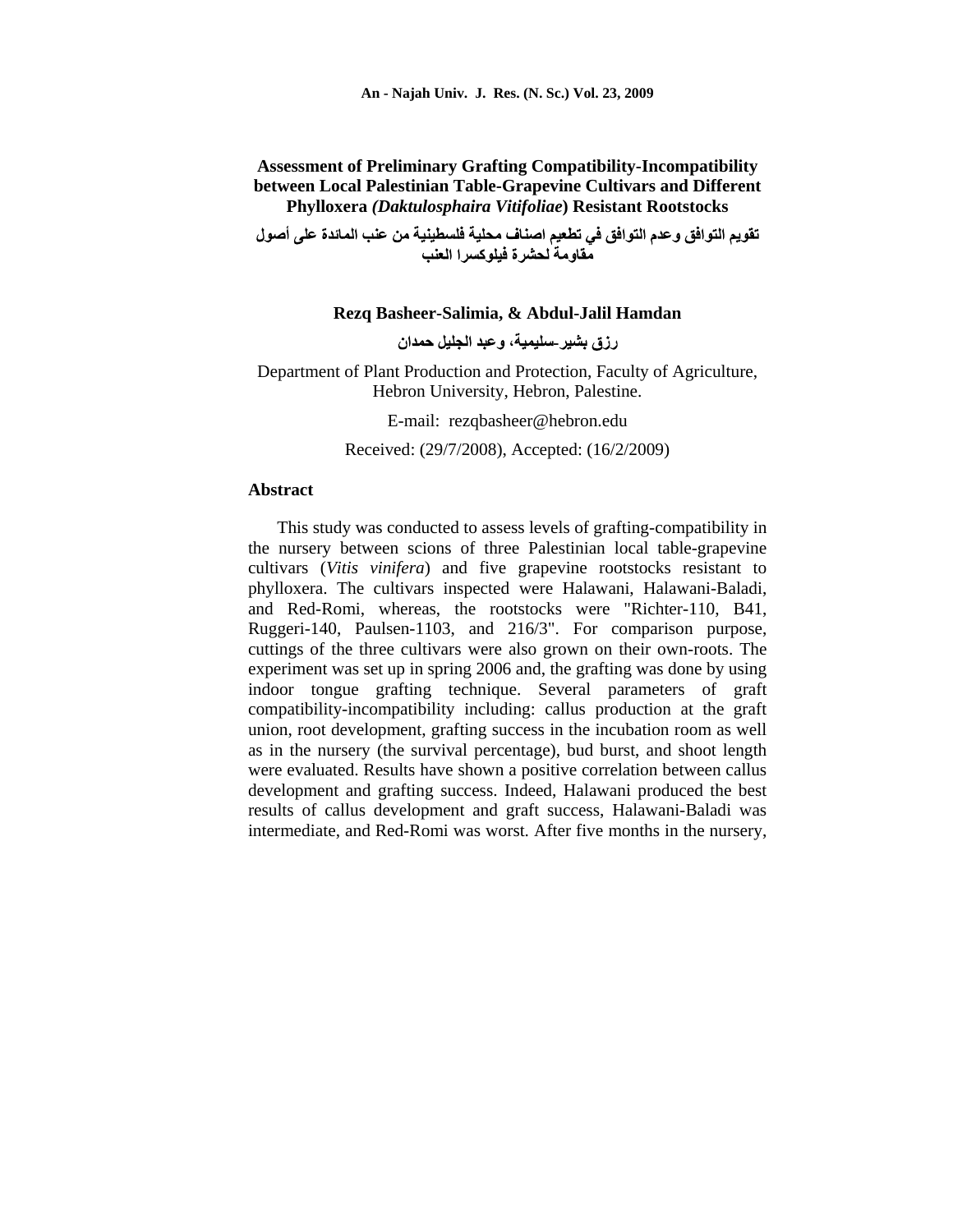Halawani demonstrated highest compatibility with Richter-110 (100%), Paulsen-1103 (95%), Ruggeri-140 (85%), 216/3 (85%), and B41 (80%) successful grafts. Halawani-Baladi showed medium compatibility (79% successful grafts on Richter-110, 60% on Paulsen-1103, 79% on Ruggeri-140, 80% on 216/3 and 60% on B41). Red-Romi exhibited poor compatibility (25% of successful grafts on Richter-110; 20% on Paulsen- 1103; 10% on Ruggeri-140; 5.3% on 216/3 and 45% on B41).

*Key worlds:* Grapevines, *Vitis vinifera*, rootstocks, scions, compatibility, grape phylloxera.

#### ملخص

لقد تم تنفيذ هذة الدر اسة بهدف تقويم در جـات التو افـق و عـدم التو افـق مـا بـين ثلاثـة اصـنـاف محلية فلسطينية من عنب المائدة (حلواني، حلواني بلدي، رومي احمر ) عند تطعيمها على خمسة اصول مقاومة لحشرة فيلوكسرا العنب (ريختر ١١٠، ب ٤١، روجري ١٤٠، بولسن ١١٠٣، ٣/٢١٦). و للمقارنة فقد تم تجذير عقل من الاصناف المحلية كشاهد بدون تطعيم. تم تنفيذ هذه الدراسة خلال ربيع ٢٠٠٦، وتمت عمليات التطعيم بطريقة التطعيم اللساني. لقياس درجات التوافق ما بين الاصناف والاصول فقد تم تسجيل عدة معايير شملت درجة النكلس (callus) في<br>منطقة التطعيم، قوة التجذير ، نسبة نجاح الاشتال في الحاضنة وفي المشتل، تطور البراعم وطول الافر ع النامية على الاشتال. اظهرت النتائج ان هناك تناسبا طرديا بين درجة التكلس في الطعم و نسبة نجاح الاشتال في الحاضنة (بعد عشرة اسابيع من التطعيم) حيث كانت درجات التكلس اعلى في صنف الحلواني تبعه الحلواني البلدي ثم الرومي الاحمر . كما كانت نسبة نجاح الاشتال في المشتل (بعد عشرين اسبو عا من التّطعيم) ايضـا الاعلّي في صنف الحلـواني (١٠٠% علـى ريختر ١١٠، ٩٥% علـى بولسن ١١٠٣، ٨٥% علـى كل من روجري ١٤٠ و ٣/٢١٦،<br>٨٠% علـى ب ٤١). بينمـا كانـت نسـب النجـاح فـي المشـتل متوسـطة للصـنف الحلـواني البلـدي .  $(\mathfrak{k} \setminus \mathfrak{g}) \hookrightarrow \mathfrak{g}$  علــی ب (۷۹ % علَّمَ ريختر ۲۰،۱۱۰ % علي بولسن ۱۱۰۳، ۷۹% علي روجري ۱٤۰ و ۸۰% علي ٣/٢١٦، ٢٠% علي ب ٤١) ومنخفضة للصنف الرومي الاحمر (٢٥% علي ريختر ١١٠، ۲۰% علی بولسن ۱۱۰۳، ۱۰% علی کل من روجری ۱۶۰ و ۵٫۳ علی ۲/۲۱۶، ۴۵% %  $\mathsf{d}_\omega\to\mathsf{d}$  and  $\mathsf{d}_\omega\to\mathsf{d}$  .

**كلمات مفتاحية:** عنب المائدة، المطاعيم، الاصول، التوافق، فيلوكسر ا العنب.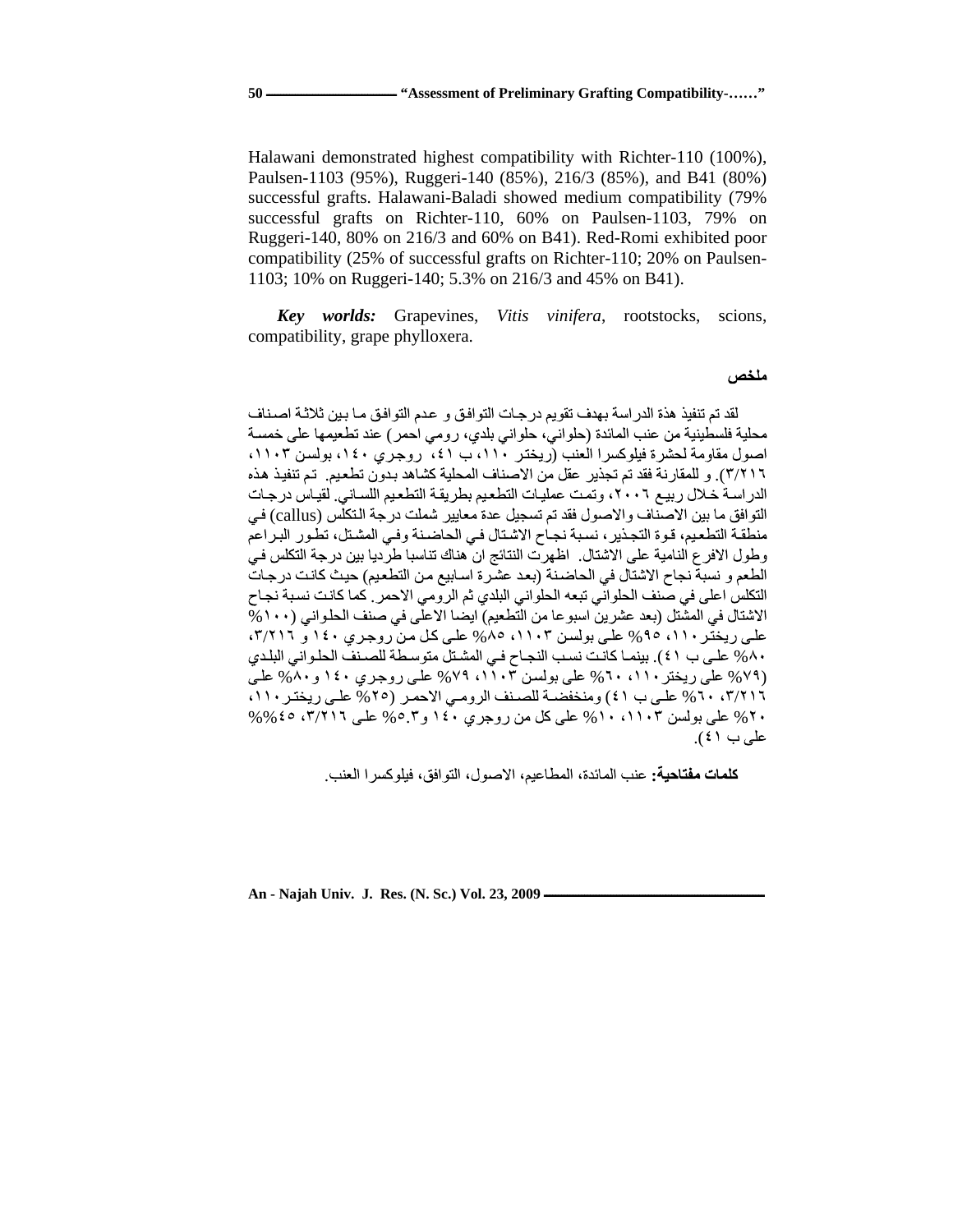#### **Introduction**

Grapevines are considered the second important fruit crop after olive in terms of both areas covered as well as economic returns in Palestinian. Due to the unique geographical and ecological environment for growing high quality table grapes, its growing and production are still restricted to the southern part of West-Bank especially Hebron and Bethlehem areas (MOA, 1998; 1999). According to the recent statistics, the total agricultural area of 170.000 ha, includes 105.000 ha planted with fruit trees, of which 8.900 ha are grown to grapevines cultivation (PCBS, 2004).

Among the major problems this sector faces is the severe damage caused by the grape phylloxera, *Daktulosphaira vitifoliae* (Fitch) which is considered as the most destructive insect pest of cultivated grapes worldwide (Omer, et al, 1999; Read & Sanjun, 2003). This pest attacks the roots of grapevines and gradually destroys the whole rooting system, causing thereby leaf chlorosis, decreased vegetative growth and yield. Consequently, resulting root deformations and secondary fungal infection can also gradually cut off the flow of nutrients and water to the vine which subsequently leads to vine death within three to five years from infestation (Alleweldt and Possingham, 1988; Forneck, et al, 2001; Kellow, et al, 2004).<br>In Palestine, phylloxera problem was first observed at the beginning

of 1980 in Bethlehem district and extended to Hebron area, causing more than 50% yield loss.<br>Using resistant rootstocks against this pest is of great importance and

the only consistently effective and successful strategy in major viticultural countries worldwide (Troncoso, et al, 1999; Omer, et al, 1999). However, choice of rootstock is becoming increasingly difficult as a result of the availability of numerous new rootstocks (Loreti and Massai, 2006). One of the problems when choosing the right scion/rootstock combination is in predicting how the scion and rootstock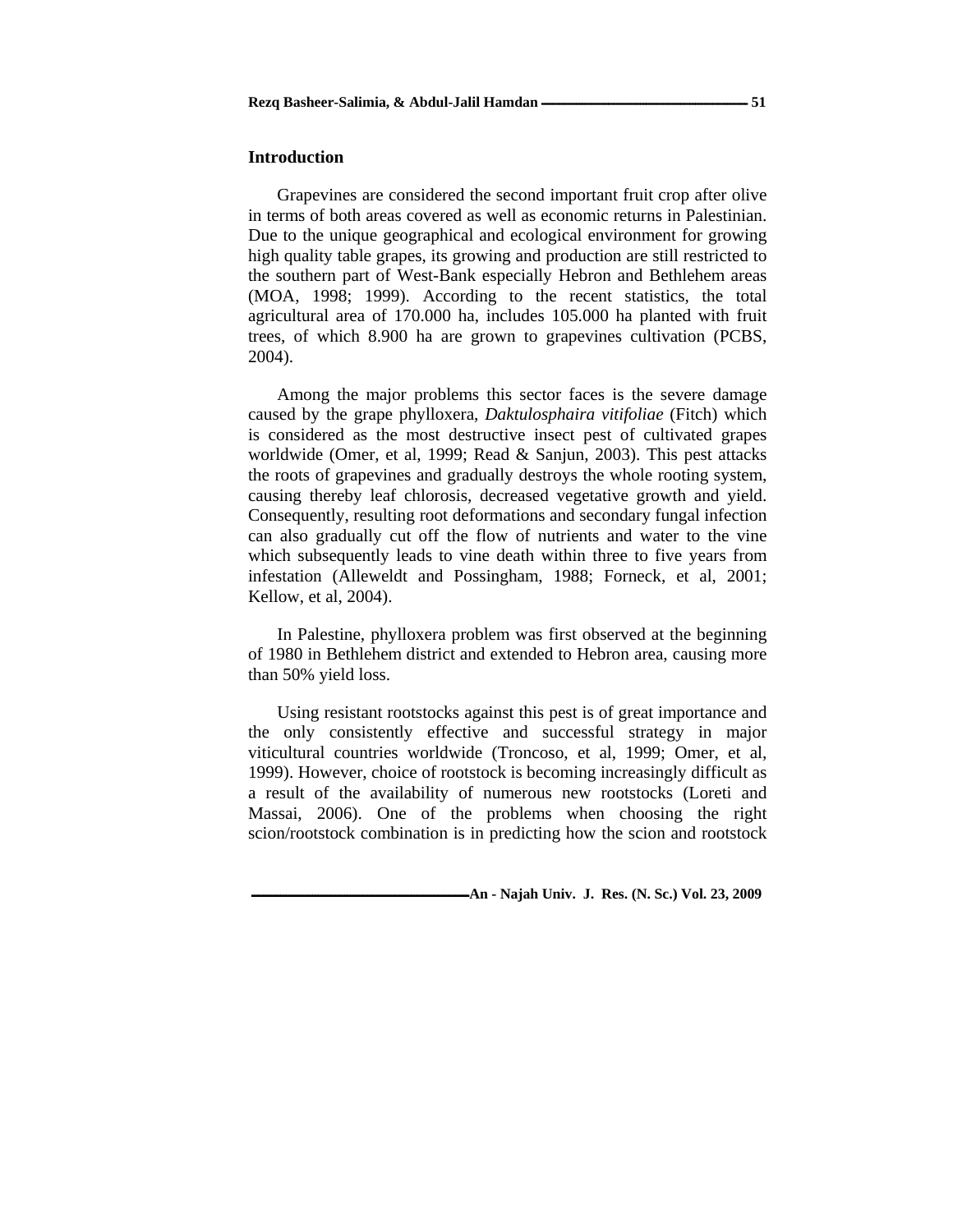genotype will interact (Cus, 2004). Interaction usually results from the mutual translocation of nutrients and growth regulators between the scion and rootstock (Jackson, 2000). Thus, rootstocks must be compatible with local varieties otherwise, it will result in crop losses and economic collapse of many farmers and farms.

Since there is no published data on the performance of different scion/rootstock combinations in Palestine, therefore, an early and accurate prediction of graft incompatibility in the nursery has great importance for our region because incompatibility could be avoided and compatible genotypes could be selected (Petkou, et al, 2004).

The main goal of this work was to investigate levels of compatibilityincompatibility in the nursery between three Palestinian local table grapevine cultivars (*Vitis vinifera*) and five grape rootstocks resistant to grape phylloxera.

## **Materials and Methods**

### *1. Planting Material*

#### *a. Rootstocks*

Cuttings of five phylloxera resistant grapevine rootstocks (Richter-110, B41, Paulsen-1103, Ruggeri-140, and 216/3) were obtained in winter 2006 from the Holly Land Nursery at Sa'er-Hebron that is the only

officially licensed grapevine rootstock nursery in Palestine. To avoid the probability of virus infection, the rootstocks were tested using ELISA method for the following viruses: grapevine leaf roll associated viruses (GLRaV-1–5 and -9), *Fanleaf*, and Corkey-Bark (Al- Moudallal, et al, 1984; Boscia, et al, 1992). The tests were conducted at the laboratory of biotechnology at Bethlehem University.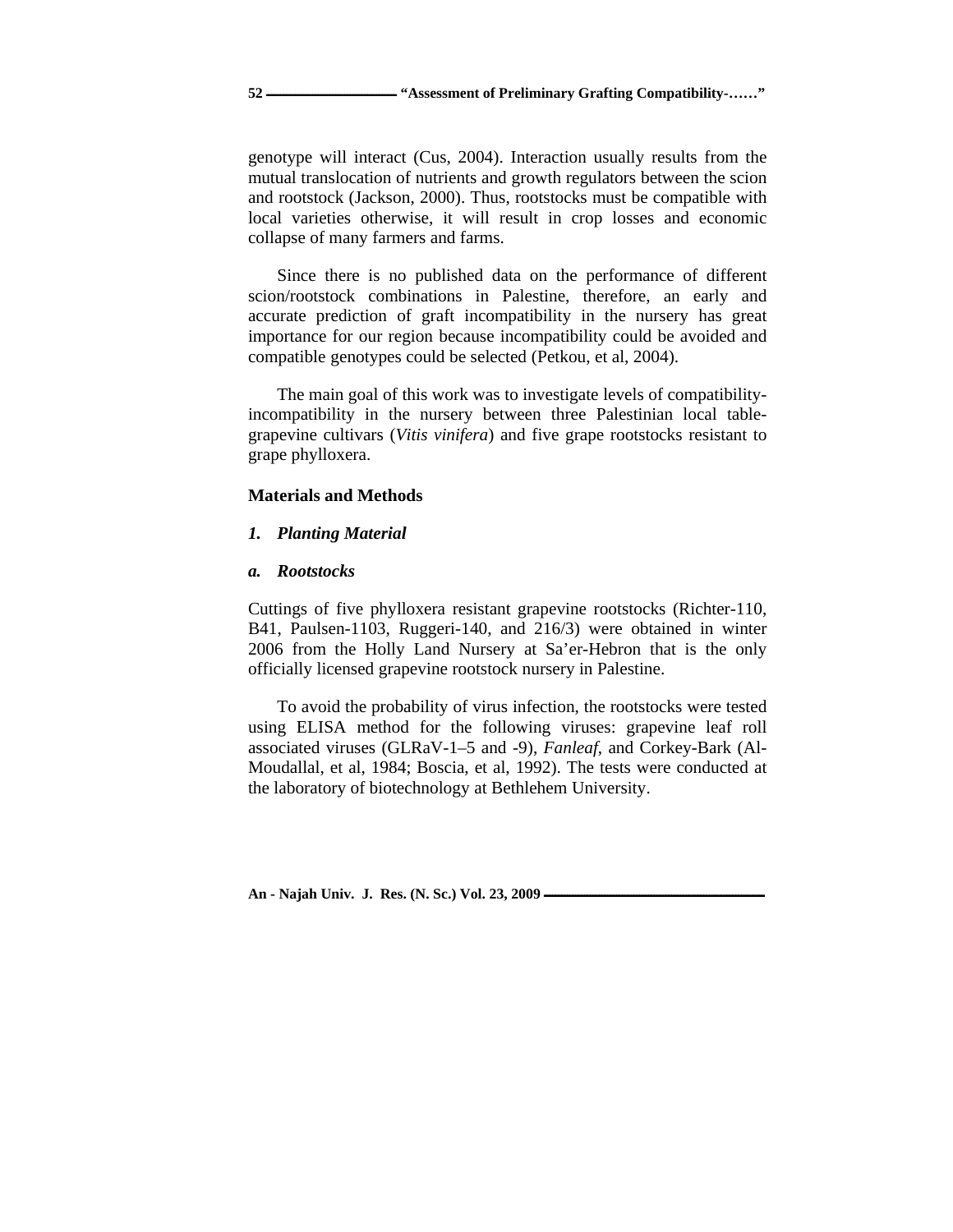The cuttings of the five rootstocks were 30-40 cm in length with 3 nodes. The nodes were blinded using sharp sterilized knife. For rooting enhancement, 2cm vertical cuts were done at the bases of each cutting.

For cutting disinfection, the cuttings were soaked for 30 minutes in an aqueous solution containing 2 gm/L Bavestin (Carbendazim 50% W.P.), 2 gm/L Merpan (Captan 50% W.P.), 2 ml/L Roger (Dimethoate 40% E.C.), and 1 ml/L Confidor (Imidapride 35% E.C.). After drying, the cuttings were placed into sawdust that was treated also with the same disinfectant solution.

### *b. Scions*

Twelve to fifteen cm long healthy hardwood cuttings (node + internode) of three Palestinian local table-grapevine cultivars namely Halawani, Halawani-Baladi, and Red-Romi were taken from Al-Arroub Agricultural Experimental Station. The cuttings were also dipped in the disinfectant solution for 30 minutes and then placed on benches for drying.

### *2. Grafting*

In February 2006, grafting was done using indoor tongue grafting technique (Todic, et al, 2005), and for comparison, another plot of cuttings were also grown on their own-roots. The grafted area was covered (rolled and tied) with special plastic parafilm and dipped in cooper (5%) for 10 seconds then, the lower parts of the rootstocks were dipped for 5 seconds into 4000ppm Indole-3-Butyric Acid.

For each scion/rootstocks combination, 20 grafts were used and similar number of cuttings for each cultivar was also used for own-rooted vines as control plants.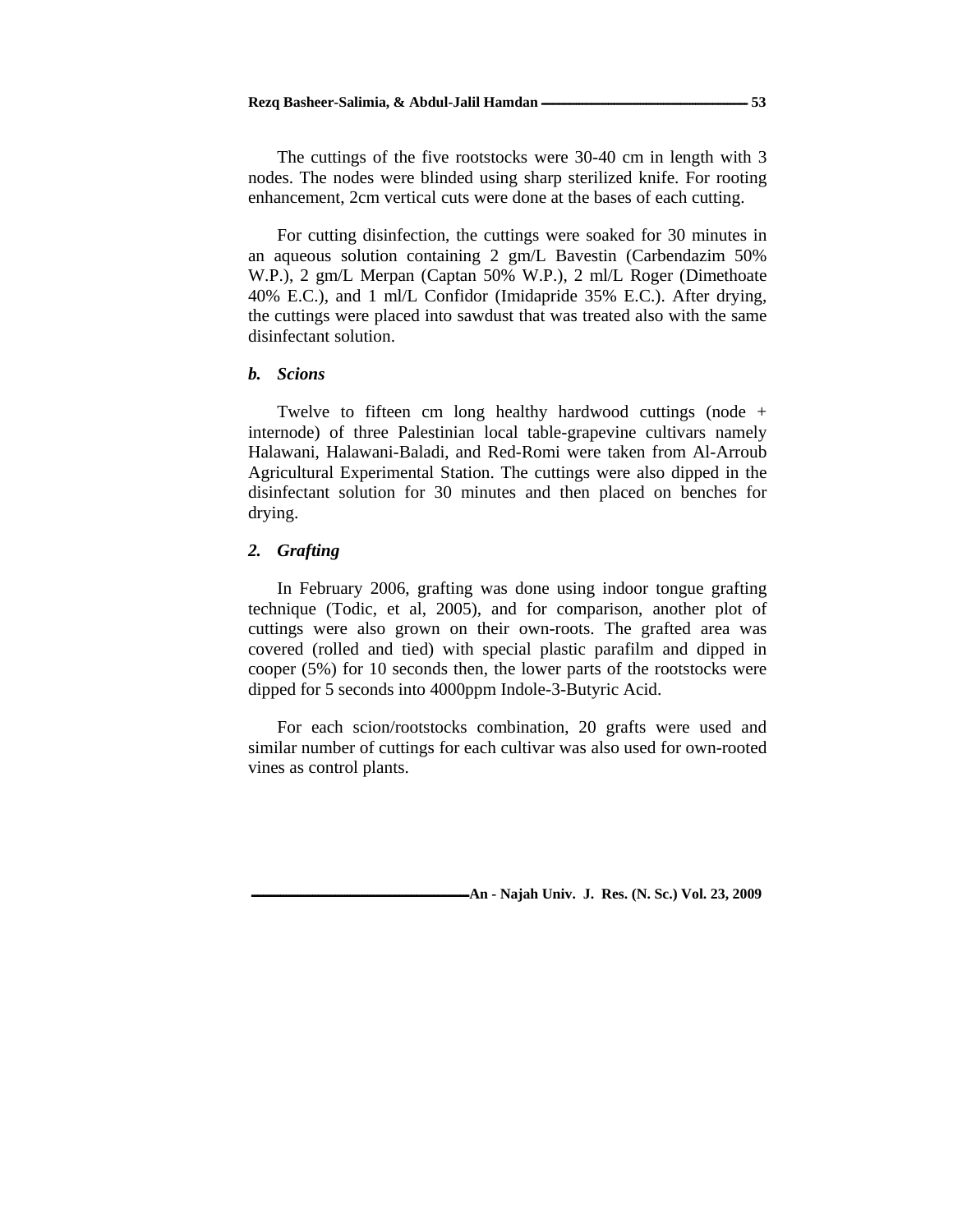#### *3. Incubation Room*

All the grafts as well as own-rooted vines were placed in plastic boxes filled with the treated sawdust and exposed to  $22-25^{\circ}$ C, 95% RH and 80% darkness (Todic, et al, 2005) in the incubation room. The grafted plants were kept for almost ten weeks inside the room and were then transferred to a nursery for acclimatization.

#### 4. *Nursery*

Successful grafts were transferred into black 2 liter plastic bags with a media of agricultural sand and compost  $(1:1)$ . The media was treated with a mixture solution of Dimethoate, Confidor, Merpan, and Cupper- Sulphate in equilibrium rating. All scions were pruned to two nodes, and then the grafts were arranged in the nursery in a completely randomized design and kept for the whole summer before transplanting successful plants to the open field for further investigation. During this period, all grafts were maintained under nursery conditions (60% shading, 25-30 °C). The plants were watered daily and treated against pests and diseases according to the current agronomic practices.

### 5. *Measurements*

To determine levels of compatibility-incompatibility of the different scion/rootstock combinations, the following parameters were examined:

- Grade of callus development at the graft union; a scale ranging from  $-$ 1 to 4 was used:  $1 = no$  callus,  $2 = low$ , 3=intermediate, and  $4 = high$ callus formation on graft union surface.
- Grade of root system development; a scale ranging from 1 to 4 was used:  $1 = no$  roots,  $2 = low$ ,  $3 = medium$ , and  $4 = high$ ).
- Scion bud-burst: days required to buds burst.  $\overline{\phantom{0}}$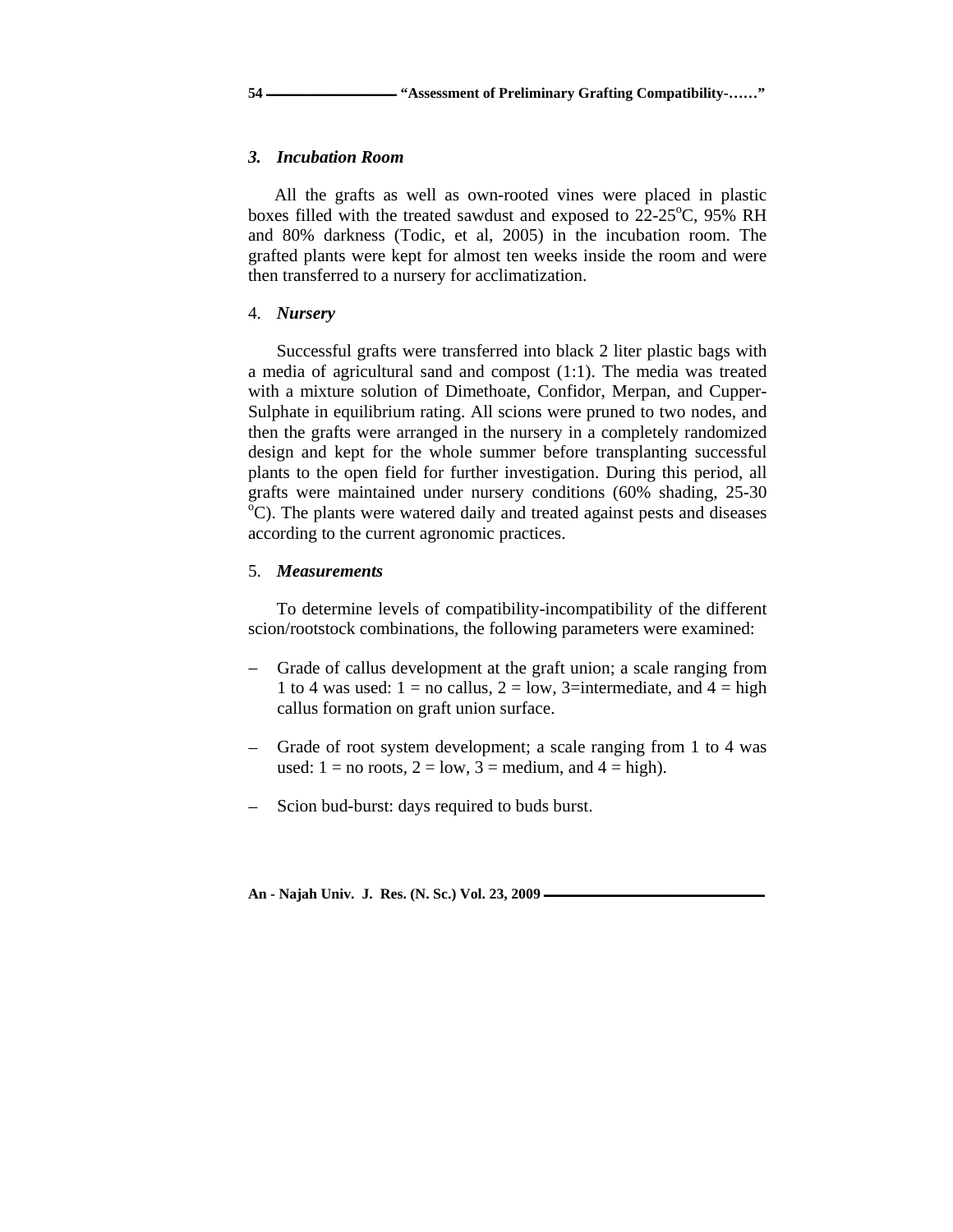- Percentage (%) of successfully grafted grapevines after ten weeks of  $$ incubation using growth of new shoots as an indicator.
- Percentage (%) of survival grafts after five-months in nursery; plants  $\equiv$  . had vegetative growth and the graft union was lignified.
- Average length (cm) of main shoot after five-months in the nursery.

## *6. Data Analysis*

Data obtained were statistically analyzed using the one-way analysis of variance ANOVA and means were separated using the Tukey's pairewise comparisons at a significance of  $p \leq 0.05$  using the MINITAB package system.

#### **Results and Discussion**

In general, Halawani had significantly the highest callus grade of all examined scion/rootstocks combinations followed by Halawani-Baldi and Red-Romi had the lowest grade (Table 1). Consequently, a similar pattern of root development (Table 2) was observed (highest in Halawani, intermediate in Halawani-Baladi, and lowest percentage in Red-Romi). In contrast, control cuttings (own-rooted cuttings) revealed highest rooting in Red-Romi, intermediate in Halawani, and lowest grade in Halawani-Baladi (Table 2). All grafted plants presented excellent percentage of grafting success

almost 100% after ten weeks in the incubation room. This could be attributed to the well-controlled conditions in the incubation room especially the dark conditions and the ideal temperature that are helpful for rooting and callus formation of woody plants (Druart, et al, 1982; Sriskandarajah, et al, 1982; Zhang, et al, 2006). Indeed, dark and proper temperature conditions did most likely improve the activity of peroxidase enzyme which is responsible for the polymerization of  $p$ -coumaryl alcohols to lignin thus improving grafting compatibility (Wettern, et al,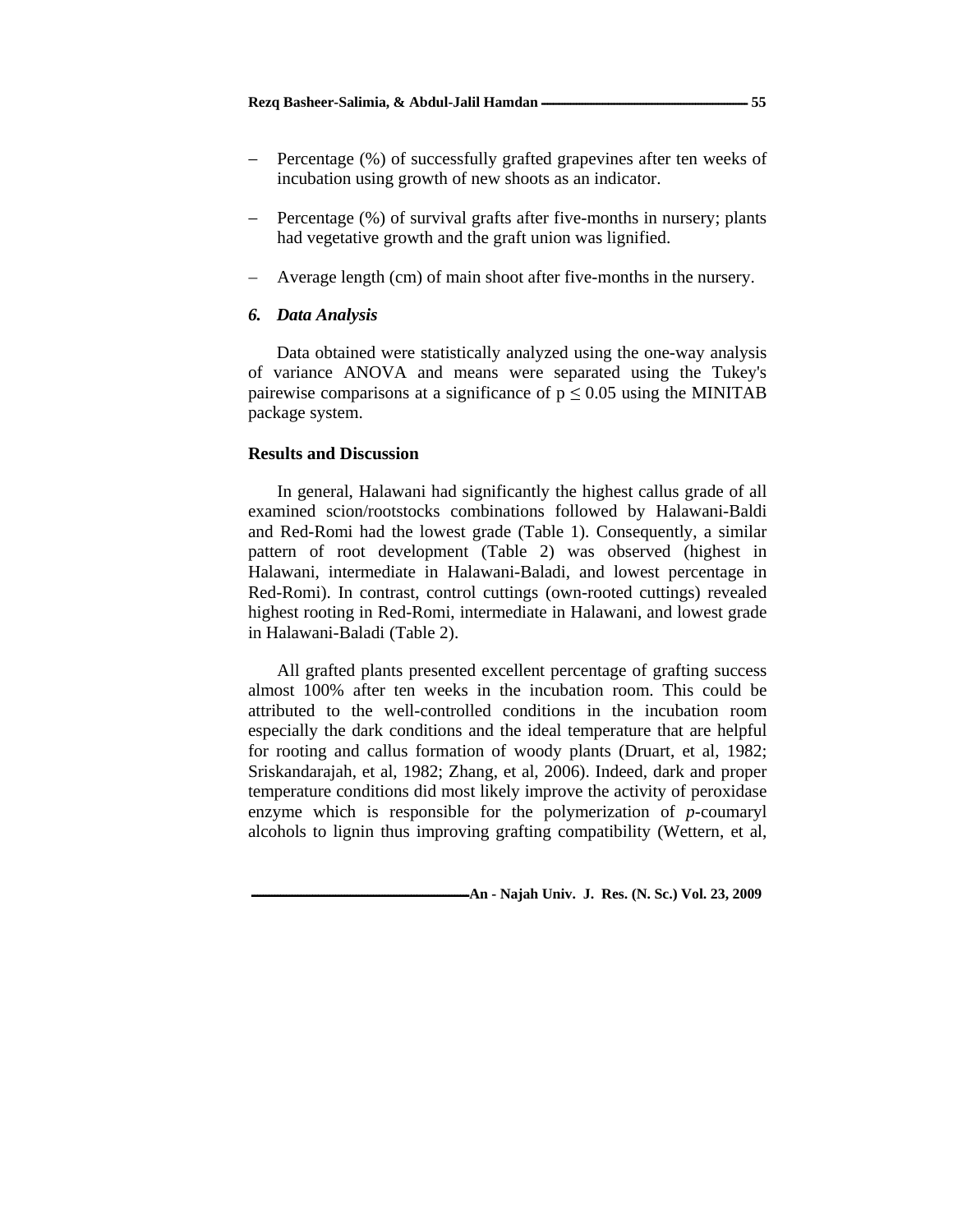1998; Pedersen, 2006). Additionally, these environmental conditions may increase free proline content and/or prevent IAA conversion, which will promote rooting (Durand & Nitsch, 1977). Consequently, rooted rootstocks have a positive effect on grafting success (Chanana and Singh, 1974).

The data in this research also indicated a positive correlation between callus development and grafting success. Indeed, Halawani had 100% of compatibility after five months in nursery with Richter-110, followed by Paulsen-1103 (95%), Ruggeri-140 (85%), 216/3 (85%), and B41 (80%), (Table 3). The high degree of compatible Halawani grafts might be due to its high proliferation rate (Celik, 2000; Todic et al, 2005); great root development (Neves, et al, 1998); cohesion the stock and scion (Moore & Walker, 1981); and vascular connection across the graft union (Moore,

1984). Once the rootstocks and scions are in contact, the cambial region capable of meristematic activity produces parenchymatic cells and callus tissue that fills the space between the two components (Wang  $\&$ Kollmann, 1996; Hartmann, et al, 1997). Several researchers consider this step as essential for the development of future vascular connections and have suggested that the primary recognition events occur at the point of cell-to-cell contact (Yeoman, et al, 1978; Yeoman, 1984). The basis of this recognition system would be a protein released from the plasmalemma forming a complex with catalytic activity resulting in the formation of a successful graft (Errea, 1998; Gokbayarak, et al, 2007).

The results of Celik (2000), suggests that the grade of callus formation at the graft union is the main factor for good compatibility between stock and scion.

With regard to Halawani-Baladi, it gave intermediate level of compatibility, ranging between 60-80% of successful grafts with all rootstocks combinations.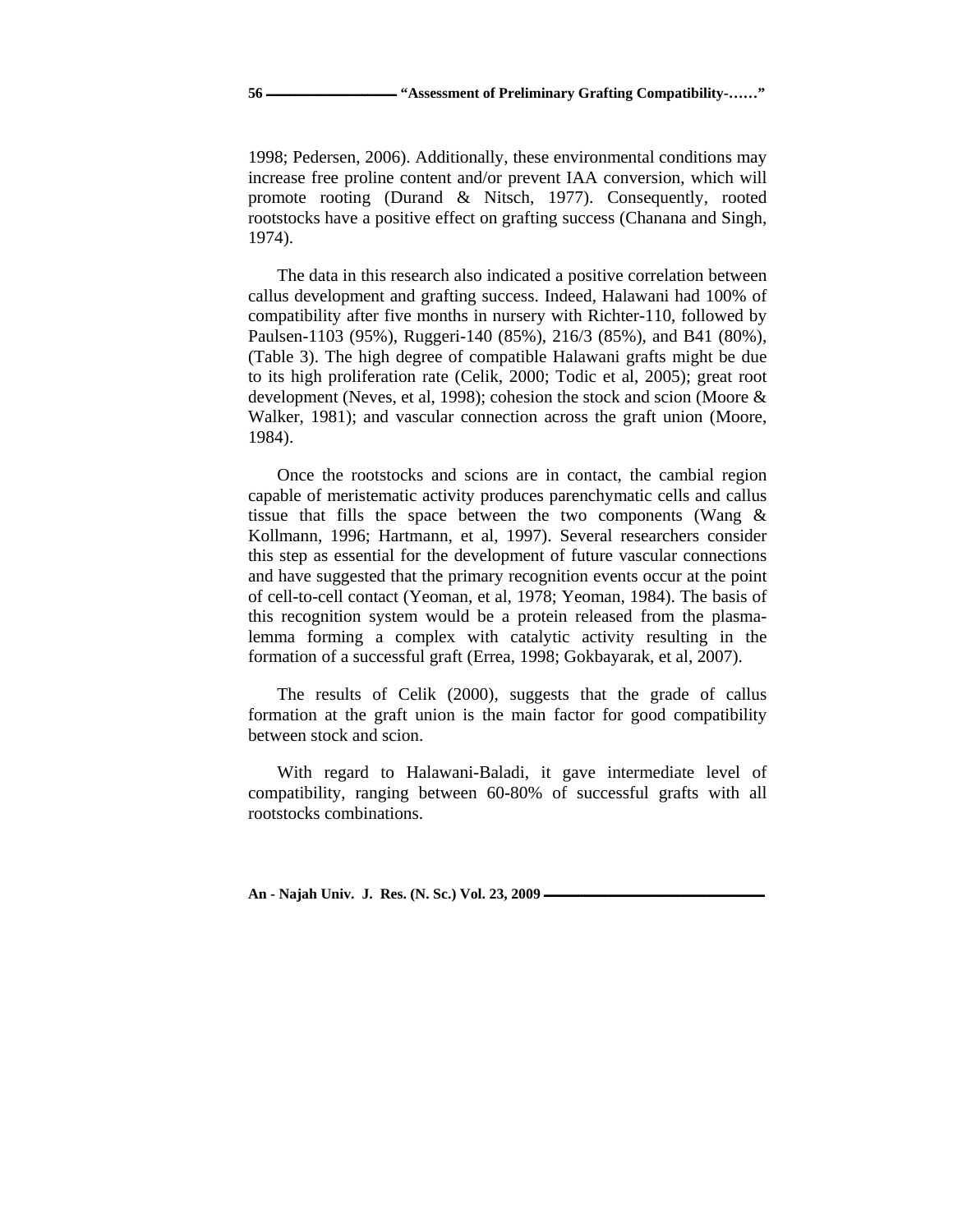#### **Rezq Basheer-Salimia, & Abdul-Jalil Hamdan 57**

The results showed high significant incompatibility between Red- Romi and all examined rootstock combinations in comparison with the other two cultivars (Table 3). In fact, Red-Romi grafts revealed (Table 3) the significantly lowest percentage of successful grafts. Many grafts died in the nursery by 94.7%, 90%, 80%, 75%, and 55%, for 216/3, Ruggeri- 140, Paulsen-1103, Richter-110, and B41, respectively. The high losses could be due to unfavorable environmental conditions in the nursery and/or the graft-incompatibility of cultivar/rootstocks combinations

(Celik, 2000). Environmental conditions to which grafts are subjected (water saturated atmosphere, low light intensity, heterotrophycal nutrition) induce lower plant resistance, resulting in specific morphological and physiological changes (Debergh & Zimmerman, 1991). For example, water loss increases under low relative humidity in nursery (Preece & Sutter, 1991), and plants might eventually die. Nevertheless, throughout the whole experiment the same environmental conditions did not lead to losses in the other cultivars, therefore, graft-incompatibility was likely to cause the losses. In fact, Red-Romi cultivar showed the highest rooting rate of own-rooted cuttings in the incubation room and the lowest survival rate in the nursery when grafted. Our results are also consistent with the results of Manuel, (1948), Bouqet, (1980), and Sarooshi, et al, (1982), who worked with a number of phylloxera-resistant rootstocks, and finding that local cultivars gave a poor scions when grafted and were best on their own roots.

The primary cause of graft incompatibility remains unknown, although some hypothesis have been proposed. It is suggested that biochemical causes, rather than anatomical ones, are responsible for the alterations at the cambial continuity (Mosse, 1962; Errea, 1998). Some of these causes might be insufficient growth of the callus, formation of a necrotic zone at the graft union, defects in phloem differentiation, lignifications or metabolic interactions (Errea, 1998), and overridden graft union by toxins (Moore, 1984). Phenolic compounds also appeared to be implicated in all those events. It has been shown that a continuous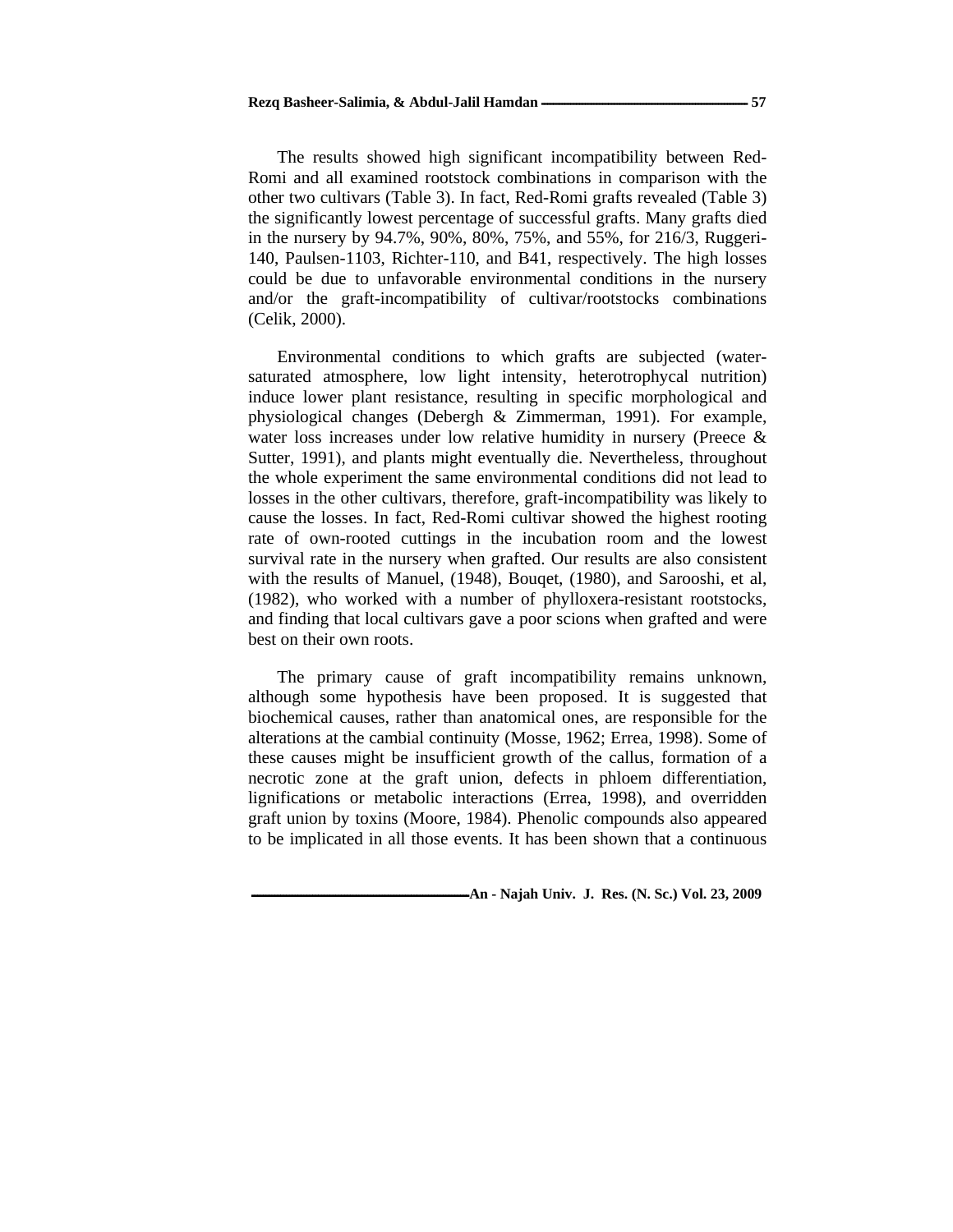stress situation, caused by a lack of adaptation of the two genotypes forming the graft, may trigger a series of steps resulting in abnormalities to the normal development of the graft union. Changes that affect diffusion and movement of phenols may be implicated in cellular damage and alter the complete cambium system around the graft union. Moreover, in the adaptation mechanism between the two graft partners, a strong accumulation of phenols can lead to a degradation of some of them, which could be oxidized to quinones. Their posterior polymerization could be toxic to a number of metabolic reactions, such as inhibition of the lignin synthesis at the graft union (Errea, 1998). Indeed, one or a combination of many of these factors could explain the graft-incompatibility in Red-Romi and the different examined rootstocks.

Buds of grafted Halawani opened 33 days after grafting with all examined rootstocks. However, Halwani-Baladi had a high variability ranging from 33 days with Richter-110, B41, and 216/3; 38 days with Ruggeri-140; and 47 days with Paulsen-1103 (Table 4). Consequently, Red-Romi took 45 days with Ruggeri-140 and 47 days with all other rootstocks. In comparison to the grafted scion cultivars, own-rooted cuttings took longer time (62, 66, and 66 days) for Halawani, Halawani- Baladi, and Red-Romi, respectively (Table 4). Differences in bud burst between grafted (shorter time) and own-rooted plants (longer time), is possibly because of the increased concentration of plant growth regulators (PGRs) especially cytokinins and gibberellins, which resulted from blinding rootstock nodes. These PGRs probably moved down thereby affecting the vegetative growth via initiating root premordium formation and thus resulting in earlier bud burst (Hackett, et al, 1997).

A strong correlation was also found between callus, root development, and shoot lengths. In fact, for all examined rootstocks, measurements of shoot (stem) lengths presented in table 5, showed the longest average shoot length with Halawani followed by Halawani- Baladi and Red-Romi respectively. These results indicate that, growth of grafted grapevines could be different in respect to grade of callus development (Celik, 2000), grade of root development (Boscia, et al,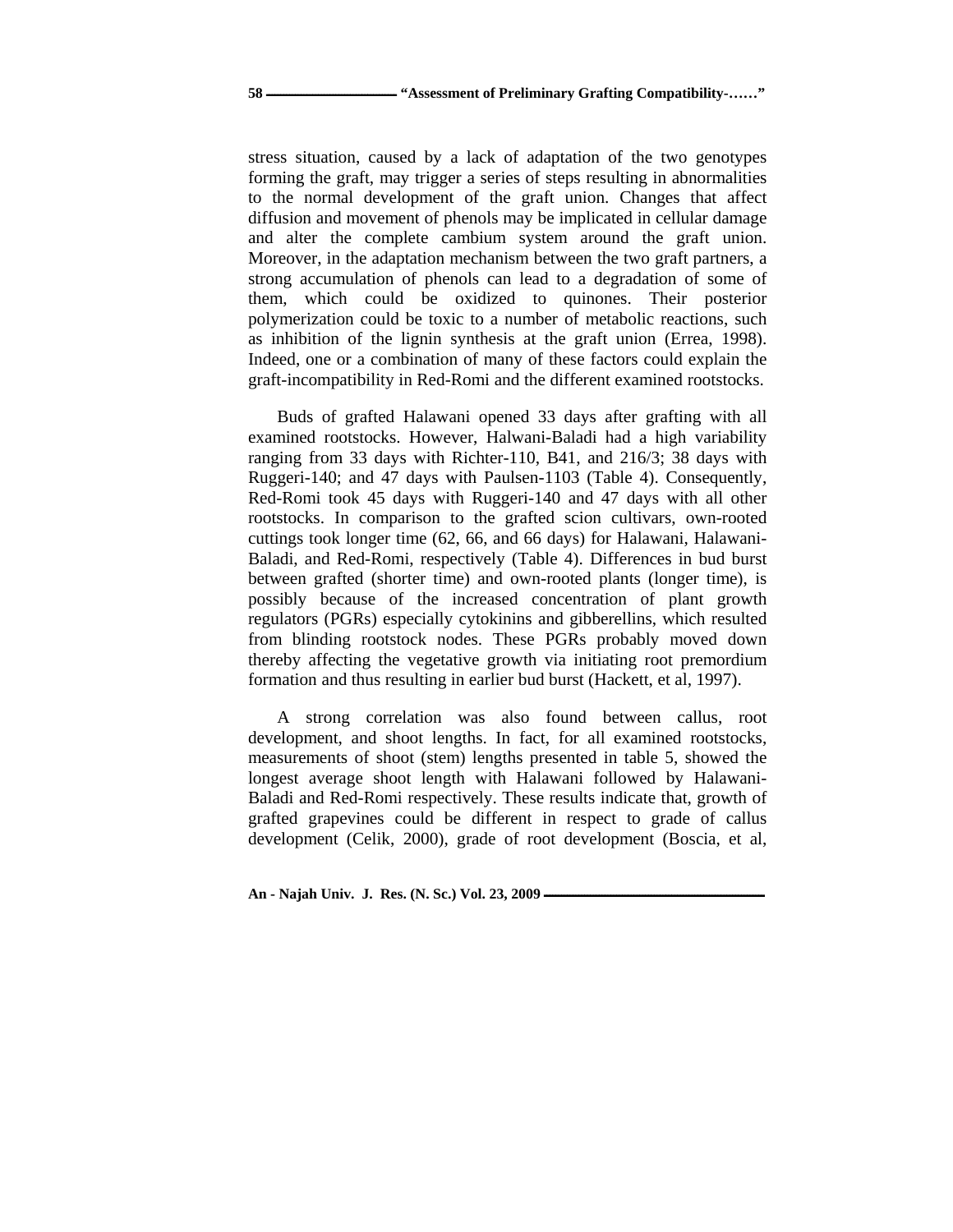1992; Lima-da-Silva, et al, 2000), and to rootstock genotype (Soar et al. 2006; Yetisir, et al, 2007). Since the same consequence of callus as well as root development was exhibited (table 1, 2) with all examined rootstocks, therefore, it is clearly linked. On the other hand, rootstock can have a substantial influence on the vegetative growth, gas-exchange and on the water status of the scion (Paranychianakis, et al. 2004; Soar, et al. 2006); however, there is no convincing mechanistic explanation for this phenomenon. Genetically, determined rootstock characteristics were found to have an effect on vegetative growth via root distribution (Williams and Smith, 1991; Smart, et al. 2006), vine hormonal status (Nikolaou, et al. 2003; Soar, et al. 2006), water and nutrient-uptake efficiencies (Bavaresco, et al. 2003; Alvarenga et al. 2004; Wolpert et al. 2005), and associated differences in root hydraulic conductivity (Bavaresco and Lovisolo, 2000; Atkinson, et al. 2003). These factors could have direct and indirect effects on leaf gas-exchange and plant water status and thereby, vegetative growth. Additional effect of other processes could also play a role in explaining the superior shoot lengths in Halawani with all examined rootstocks.

#### **Conclusions**

Halawani presented good compatibility with all examined grapevinerootstocks used in this study. Therefore, propagation of this cultivar on the evaluated rootstocks can be recommended. In contrast, and due to their poor performance and low success, combinations of Red-Romi with the examined rootstocks are not recommended.

Further field investigations are needed in order to continue observation on compatibility and effects on yield and quality.

#### **Acknowledgments**

The authors gratefully thank the Palestinian Ministry of Higher Education and AED organization for their financial support of this project. They are also thankful to Prof. Dr. Jens Wunsche (Fruit Sciences,

**An - Najah Univ. J. Res. (N. Sc.) Vol. 23, 2009**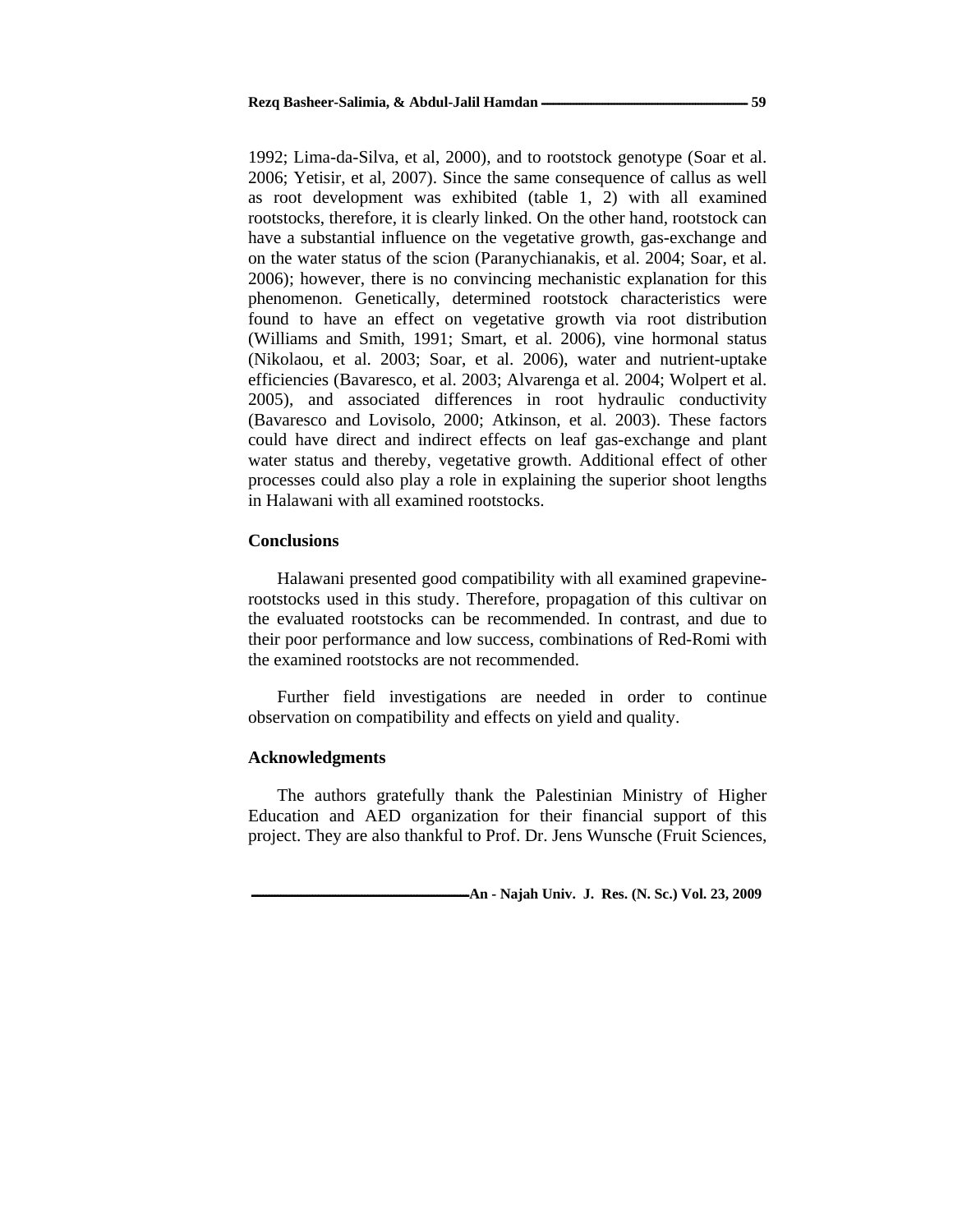Department of Special Crop Cultivation and Crop Physiology, University of Hohenheim, Germany), for reading the manuscript.

# **References**

- Alleweldt, G. and Possingham, J.V. (1988). "Progress in grapevine  $\overline{\phantom{0}}$ breeding. Theoretical and Applied Genetic". 75: 669-673
- Al-Moudallal, Z. Altsch, D. Briand, J.P. and Van Regenmortel, M.H.V. (1984). "Comparative sensitivity of different ELISA procedures for detecting monoclonal antibodies". Journal of Immunological Methods. 68: 35–43.
- Alvarenga, A.A. Regina, M.D.A. Fraguas, J. C. Silva A.L.D. and Chalfun, N.N. J. (2004). "Aluminum effect on nutrition and development of grapevine rootstocks (*Vitis* spp.)". Journal International des Sciences de la Vigne et du Vin 38: 119-129.
- Atkinson, C.J. Else, M.A. Taylor L. and Dover, C.J. (2003). "Root  $\frac{1}{2}$ and stem hydraulic conductivity as determinants of growth potential in grafted trees of apple (*Malus pumila* Mill.)". Journal of Experimental Botany. 54: 1221-1229.
- Bavaresco, L. and Lovisolo, C. (2000). "Effect of grafting on  $\equiv$ grapevine chlorosis and hydraulic conductivity". Vitis. 39: 89-92.
- Bavaresco, L. Giachino E. and Pezzutto, S. (2003). "Grapevine  $\equiv$  . rootstock effects on lime-induced chlorosis, nutrient uptake, and source-sink relationships". J. Plant Nutr. 26: 1451-1465.
- Boscia, D. Aslouji, E. Elicio, V. Savino, V. Castellano, M.A. and Martelli, G.P. (1992). "Production, characterization and use of monoclonal antibodies to grapevine virus A". Archives of Virology. 127: 185–194.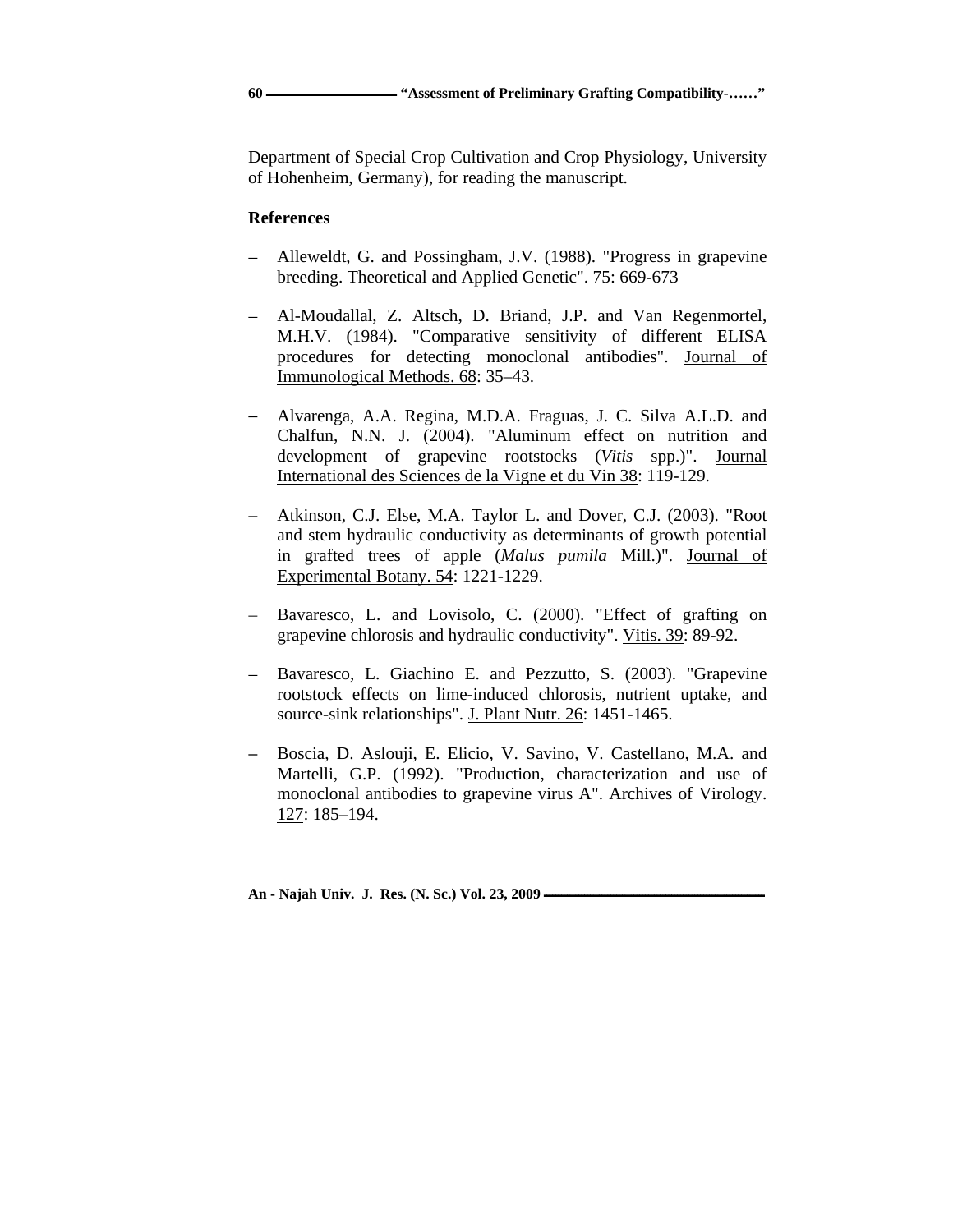#### **Rezq Basheer-Salimia, & Abdul-Jalil Hamdan 61**

- Bouqet, A. (1980). "Differences observed in the graft compatibility  $$ between some cultivars of Muscadine grape (Vitis rotundifolia Michx.) and European grape (*Vitis vinifera* L. cv. Cabernet Sauvignon)". Vitis. 19: 99-104.
- Celik, H. (2000). "The effects of different grafting methods applied by manual grafting units on grafting success in grapevines". Turkish Journal of Agriculture and Forestry. 24: 499–504.
- Chanana, Y.R. and Singh, A. (1974). "Propagation of Grapes by Grafting". Hort. Abst. 46(3): Nr. 2031, 1974.
- Cus, F. (2004). "The effect of different scion/rootstock combinations on yield properties of cv. `Cabernet Sauvignon`". Acta Agriculturae Slovenica. 83(1): 63-71
- Debergh, P.C. and Zimmerman, R.H. (1991). "Micro-propagation: technology and application". - Kluwer Accademic Publisher, Dordrecht. pp. 484.
- Druart, P. Kevers, C. Boxus, P. and Gaspar, T. (1982). "In vitro  $$ promotion of root formation by apple shoots through darkness effect on endogenous phenols peroxidases". Physiologia Plantarum. 108: 429–436.
- Durand, C.R. and Nitsch, C. (1977). "Factors influencing the  $\equiv$ regeneration of Eucalyptus by organ culture". Acta Horticulturae. 78: 149–155.
- Errea, P. (1998). "Implications of phenolic compounds in graft  $\equiv$   $\equiv$ incompatibility in fruit tree species". Scientia Horticulturae. 74: 195– 205.
- Forneck, A. Walker, M.A. and Blaich, R. (2001). "An in vitro  $\,$ assessment of phylloxera (Daktulosphaira vitifoliae Fitch) (Hom.,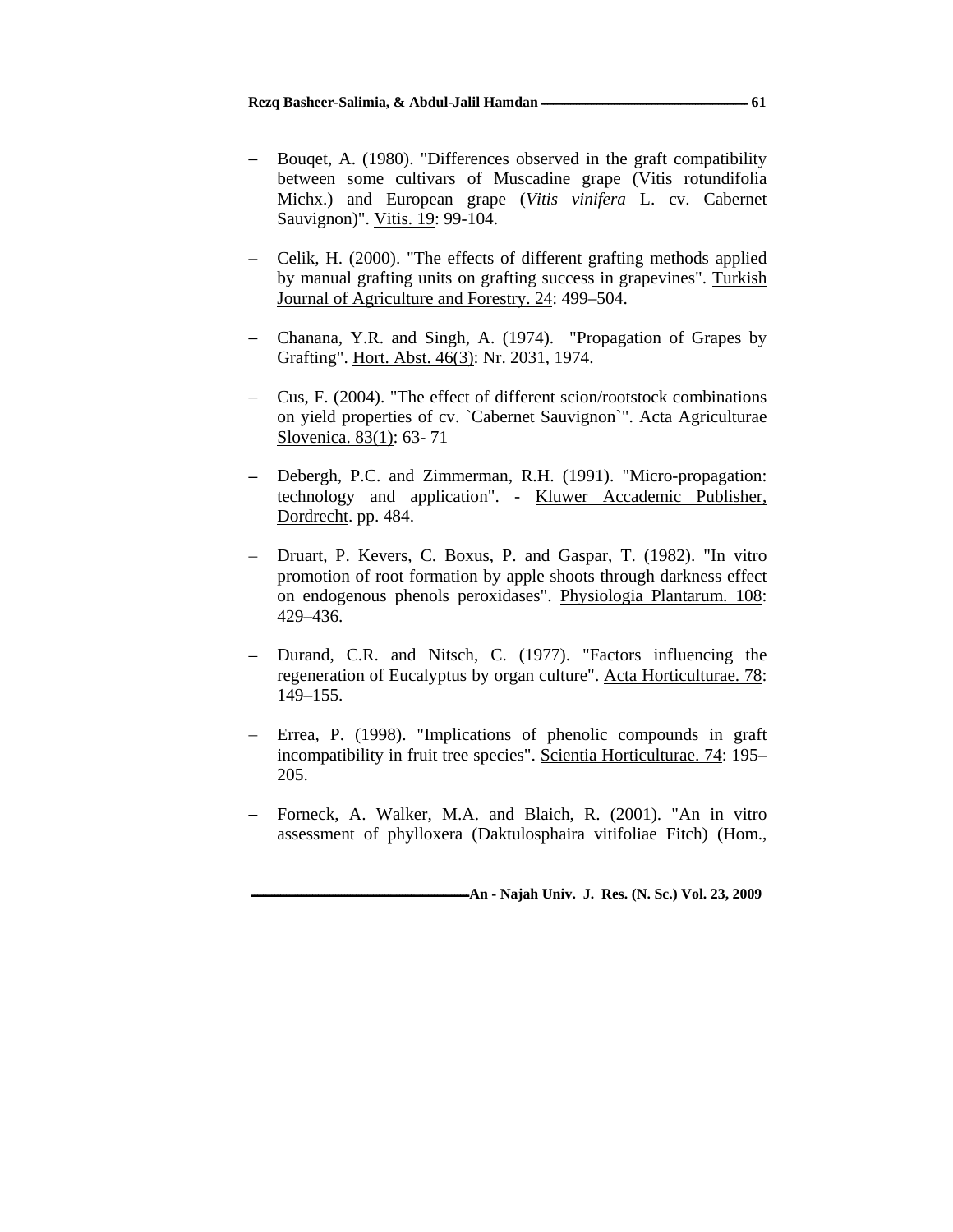Phylloxeridae) life cycle", Journa of Applied Entomology. 125: 443- 447.

- Gokbayarak, Z. Soylemezoglu, G. Akkurt, M. and Celik, H. (2007).  $\equiv$ "Determination of grafting compatibility of grapevine with electrophoretic methods". Scientia Horticulturae. 113: 343-352.
- Hackett, W.P. Lund, S.T. and Smith, A.G. (1997). "The use of  $\,$ mutants to understand competence for shoot-born root initiation". In: Altman A, Waisel Y ed. Biology of root formation and development (M). New York, Plenum Press. pp. 169–174.
- Hartmann, H.T. Kester, D.E. Davies, F.T. and Geneve, R.L. (1997).  $\,$ "Plant Propagation: principles and practices".  $(6<sup>th</sup>$  edition). Prentice-Hall, Inc. Upper Saddle River, New Jersey, USA.
- Jackson, R.S. (2000). "Wine science: principles, practice,  $\equiv$ perception". (2<sup>nd</sup> ed). San Diego (etc.), Academic Press, pp. 648.
- Kellow, A.V. Sedgley, M. and Heeswijck, R.V. (2004). "Interaction  $\equiv$ between *Vitis vinifera* and grape phylloxera: Changes in root tissue during nodosity formation". Annals of Botany. 93: 581-590.
- Lima-da-Silva, A. Hariscain, P. Ollat, N. and Doazan, J. (2000).  $\equiv$ "Comparative in vitro development of five grapevine rootstocks varieties and mutants from the cultivar (Gravesac)". Acta Horticulturae. 528: 351-357.
- Loreti, F. and Massai, R. (2006). "State of the art on peach rootstocks and orchard systems". Acta Horticulturae. 713: 253-268.
- Manuel, H.L. (1948). "Phylloxera-resistant grapevine stocks". Experiments at Griffith Viticultural Nursery, 1929-1947, N.S.W.  $\overline{\phantom{0}}$ Dep. Agric. p. 9.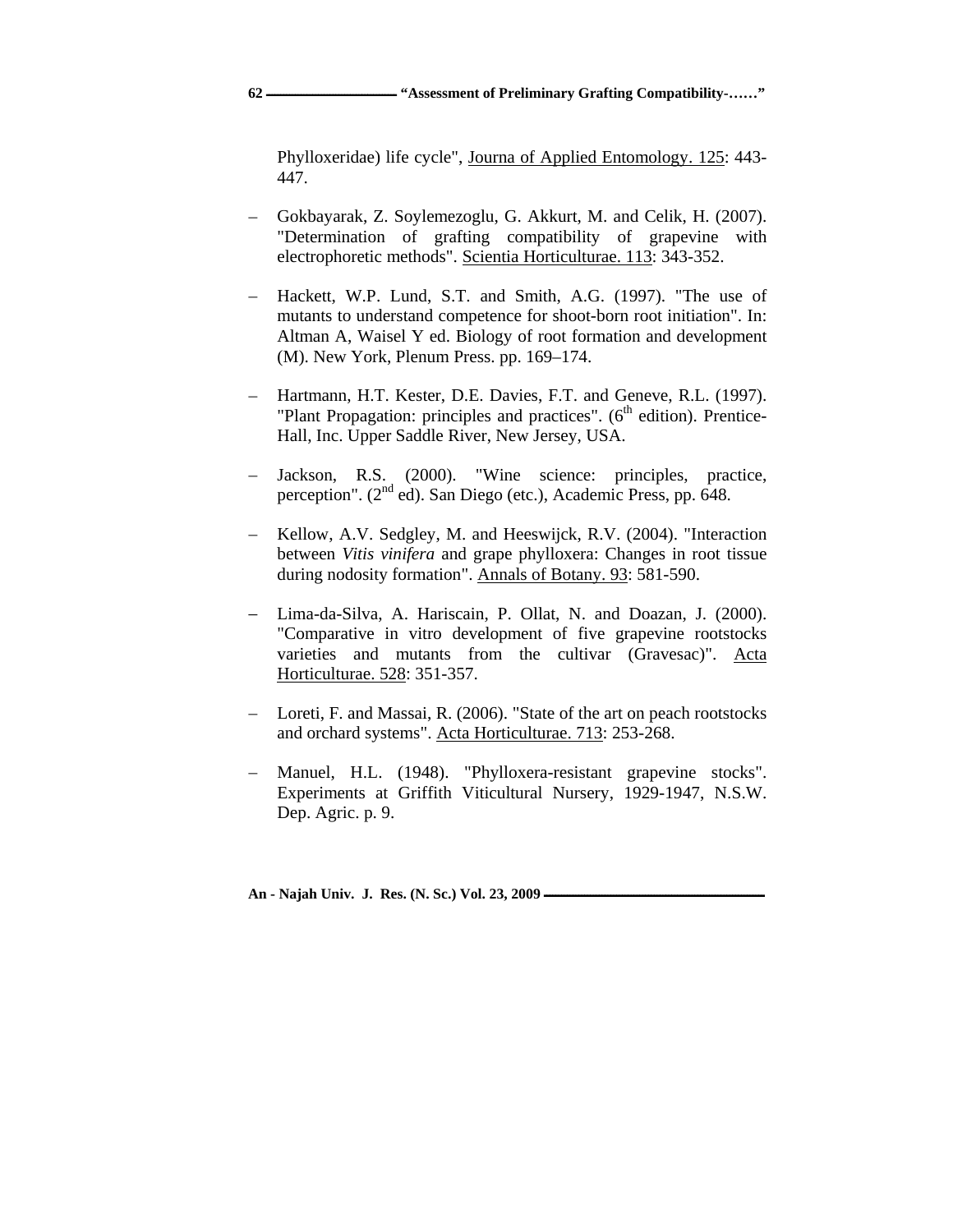- MOA, (1998). Strategy for Palestinian agricultural research and  $$ extension, Publications of the Ministry of Agriculture, Ramallah, Palestine.
- MOA, (1999). "Draft paper on agricultural natural resources". The  $\equiv$ Palestinian Conference on Agriculture Policy and Strategies, Hebron, Palestine.
- Moore, R. (1984). "A model for graft compatibility-incompatibility  $\equiv$ in higher plants". Amer. J. Bot. 71(5): 752-758.
- Moore, R. and Walker, D. (1981). "Studies of vegetative compatibility-incompatibility in higher plants. I. A structural study of a compatible auto-graft in *Sedum telephoides* (Crassulaceae)". Amer. J. Bot. 86: 820-830.
- Mosse, B. (1962). "Graft incompatibility in fruit trees". Tech. Comm. Com. Bur. Hort. Plant Crops. pp. 28, 36 .
- Neves, C. Cl udia, S. and Amâncio, S. (1998). Histochemical  $\equiv$ detection of H2O2 by tissue printing as precocious marker of rhizogenesis in grapevine. Plant Physiol. Biochem. 36: 817-824.
- Nikolaou, N.A. Koukourikou, M. Angelopoulos, K. and  $\overline{\phantom{0}}$ Karagiannidis, N. (2003). "Cytokinin content and water relations of 'Cabernet Sauvignon' grapevine exposed to drought stress". J. Hort. Sci. Biotech.78: 113-118.
- Omer, A.D. Granett, J. Kocsis, L. and Downie, D.A. (1999).  $\,$ "Preference and performance responses of California grape phylloxera to different Vitis rootstocks". J. Appl. Ent. 123: 341-346.
- $\overline{\phantom{0}}$ Paranychianakis, N.V. Chartzoulakis, K.S. and Angelakis, A.N. (2004). "Influence of rootstock, irrigation level and recycled water on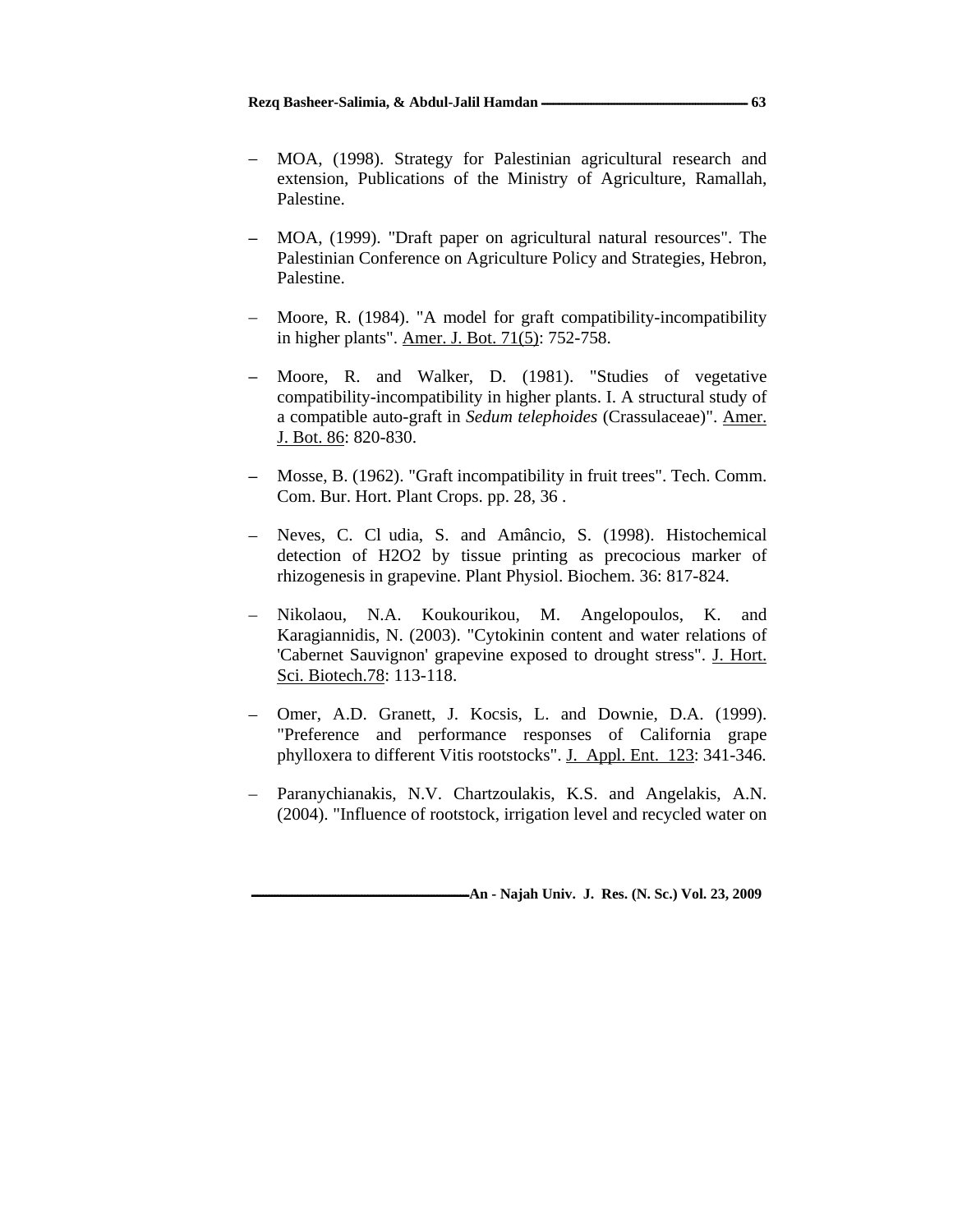water relations and leaf gas exchange of Sultanina grapevines". Enviro. Exp. Bot. 52: 185-198.

- PCBS, (2004). "Publications of the Palestinian Central Bureau of  $\,$ Statistics". Rammalla, Palestine.<http://www.pcbs.gov.ps/>.
- Pederson, B.H. (2006). "Determination of graft incompatibility in sweet cherry by a co-culture method". Journal of Horticultural Science and Biotechnology. 81: 759-764.
- Petkou, D. Diamantidis, G. and Vassilakakis, M. (2004). "Anionic  $\equiv$ peroxidase iso-form profiles from calli and barks of pear cultivars and of the quince rootstock EM". Journal of Biological Research. 2: 51-55.
- Preece, J.E. and Sutter, E.G. (1991). Acclimatization of micro- $$ propagated plants to greenhouse and field, pp. 71-93. In: Debergh, P.C. and Zimmerman, R.H. (eds.), Micropropagation: technology and application, Kluwer, Accademic Publisher, Dordrecht.
- $\equiv$ Read, P.E. and Sanjun, G. (2003). "A century of American viticulture". HortScience. 38 (5): 943-951
- Sarooshi, R.A. Bevington, K.B. and Coote, B.G. (1982).  $\equiv$  . "Performance and compatibility of 'Muscat Gordo Blanco' grape on eight rootstocks". Scientia Horticulturae. 16: 367-374.
- Smart, D.R. Schwass, E. Lakso, A. and Morano L. (2006).  $\equiv$  . "Grapevine rooting patterns: A comprehensive analysis and a review". Am. J. Enol. Vitic. 57: 89-104.
- Soar, C.J. Dry, P.R. and Loveys, B.R. (2006). "Scion photosynthesis  $\overline{\phantom{0}}$ and leaf gas exchange in *Vitis vinifera* L. cv. Shiraz: mediation of rootstock effects via xylem sap ABA. Aust". J. Grape Wine Res. 12: 82-96.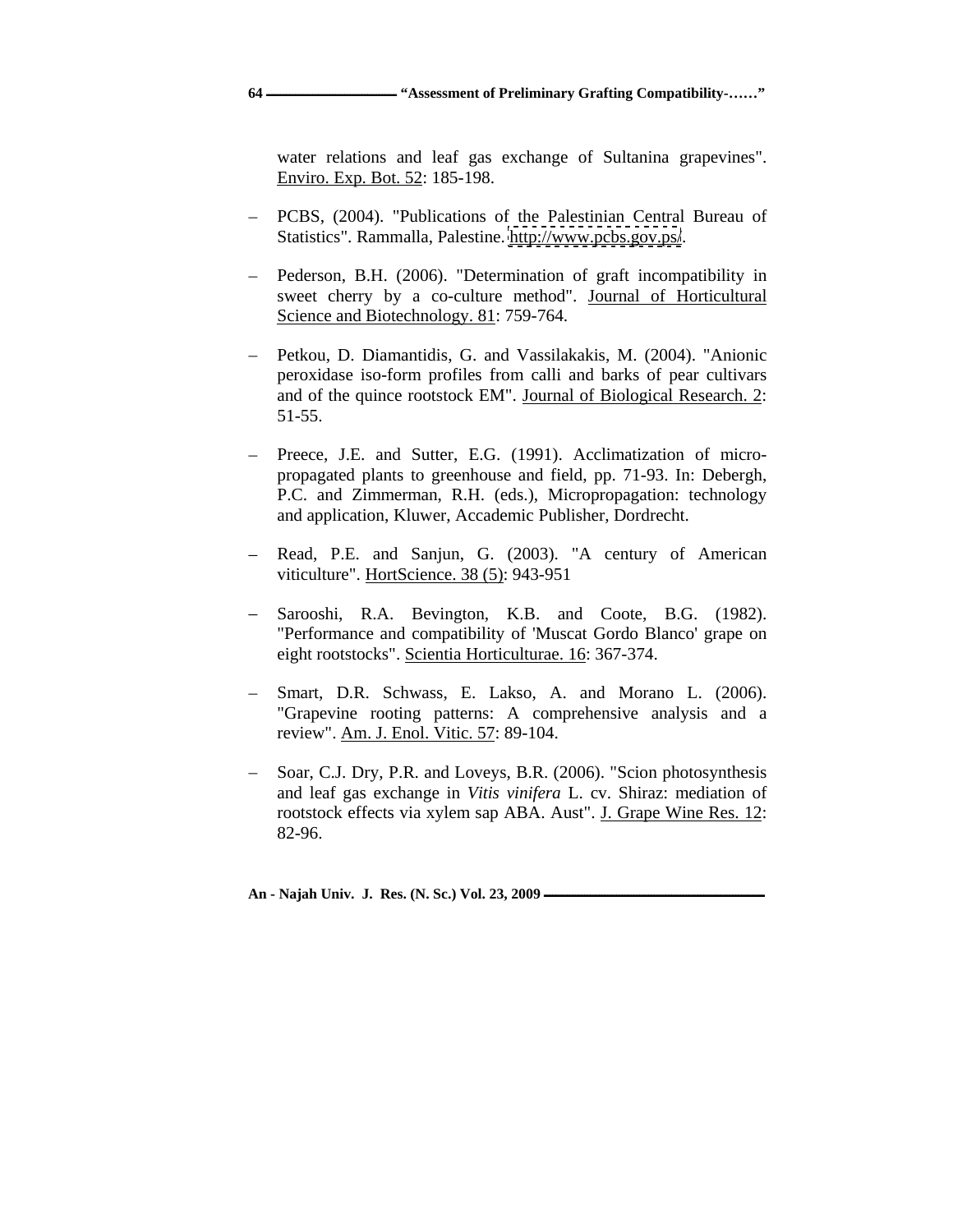- Sriskandarajah, S. Mullins, M.G. and Nair, Y. (1982). "Induction of  $$ adventitious rooting in vitro difficult to propagate cultivars of apple". Plant Science Letters. 24(1): 1–9.
- Todic, S. Beslic, Z. and Kuljancic, I. (2005). "Varying degree of  $\equiv$ grafting compatibility between cv. Chardonnay, Merlot, and different grapevine rootstocks". Journal of Central European agriculture. 6(2): 115-120.
- Troncoso, A. Atte, C.M. and Cantos, M. (1999). "Evaluation of salt  $\equiv$ tolerance of in vitro-grown grapevine rootstock varieties". Vitis.  $38(2)$ : 55–60.
- Wang, Y. and Kollmann, R. (1996). "Vascular differentiation in the  $\equiv$ graft union of in-vitro grafts with different compatibility. Structural and functional aspects". J. Plant Physiol. 147: 521–533.
- Wettern, R.W. MacKay, J.J. and Sederoff, R.R. (1998). "Recent advances in understanding lignin biosynthesis". Ann. Rev. Plant Physiol. Plant. Mol. Biol. 49: 585-609.
- Williams, L. E. and Smith, R. J. (1991). "The effect of rootstock on the partitioning of dry weight, nitrogen and potassium, and root distribution of Cabernet Sauvignon grapevines". Am. J. Enol. Vitic.  $\frac{42}{18}$  118-122.
- Wolpert, J. A., Smart, D. R. and Anderson, M. (2005). "Lower  $$ petiole potassium concentration at bloom in rootstocks with *Vitis berlandieri* genetic backgrounds". Am. J. Enol. Vitic. 56: 163-169.
- Yeoman, M.M. (1984). "Cellular recognition systems in grafting. In: Cellular Interactions, Encyclopedia of Plant Physiology". pp. 453– 472.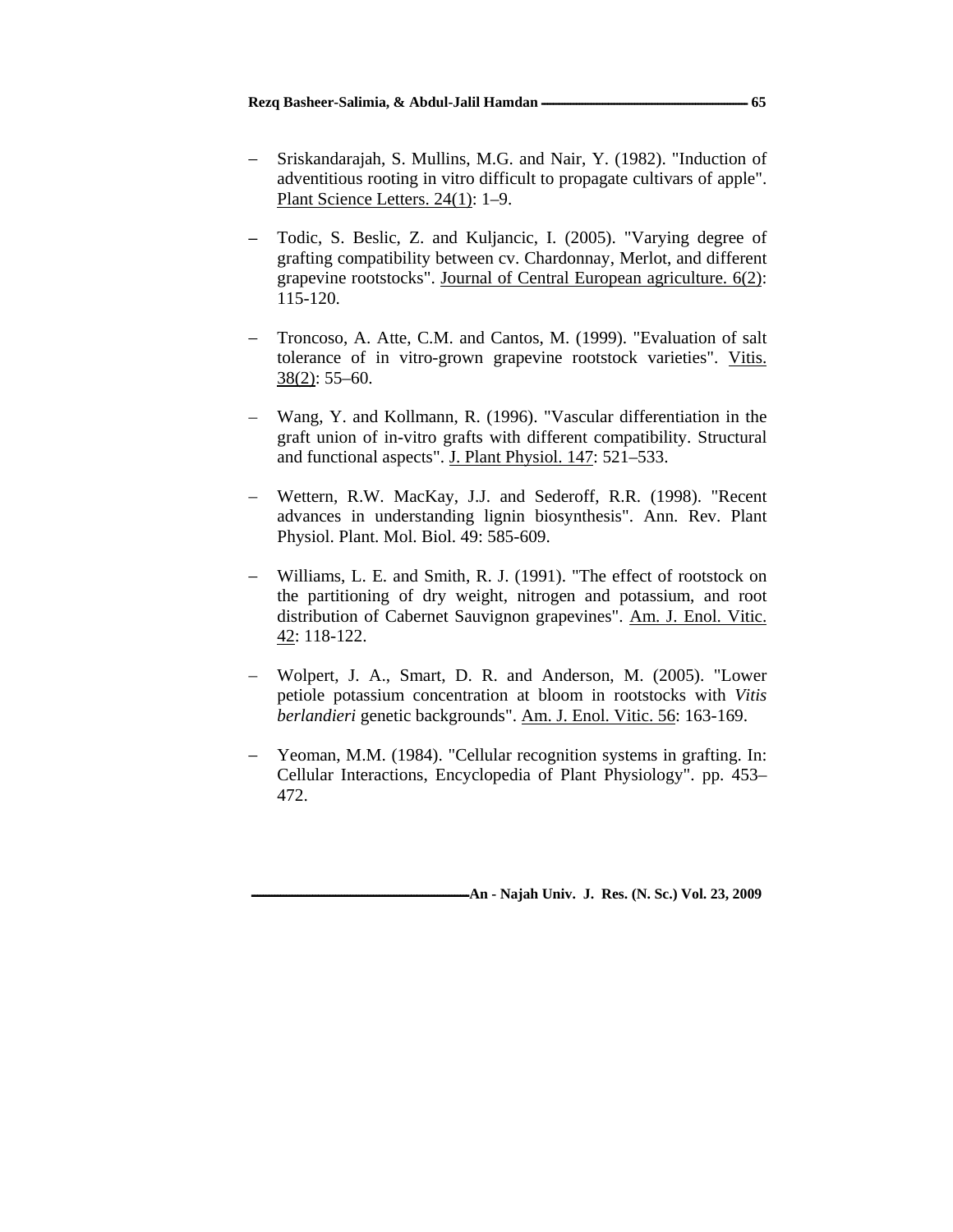- Yeoman, M.M. Kilpatrick, D.C. Miedzybrodzka, M.B. and Gould, A.R. (1978). "Cellular interactions during graft formation in plants, a recognition phenomenon? Symposia of the Society for Experimental Biology XXXII". pp. 139–160.
- Yetisir, H. Kurt, S. Sari, N. and Tok, F. (2007). "Rootstock Potential  $\equiv$ of Turkish *Lagenaria siceraria* Germplasm for Watermelon: Plant growth, graft cCompatibility, and resistance to *Fusarium*". Turk J. Agric. For. 31: 381-388.
- Zhang, J.L. Xu, R. Cao, Z.Y. Wang, S.M. and Ren, J.Z. (2006). "Factors affecting in vitro propagation of aChinese wild grape (*Vitis*   $\equiv$ *piasezkii* var. pagnucii): shoot production and rhizogenesis". New Zealand Journal of Crop and Horticultural Sciences. 34: 217-223.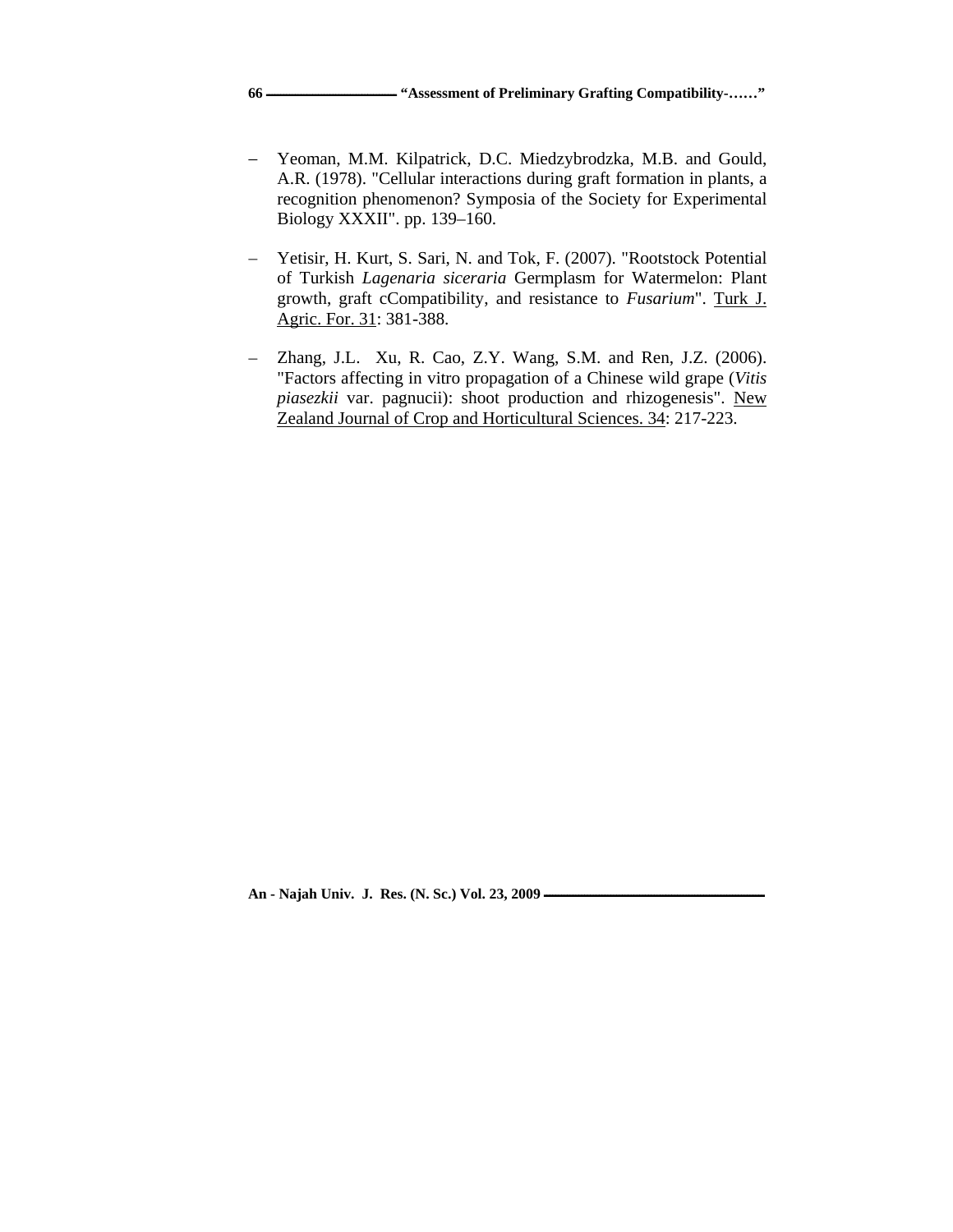|                                                                                                                                          | Scion             |                                                                            |                         |  |
|------------------------------------------------------------------------------------------------------------------------------------------|-------------------|----------------------------------------------------------------------------|-------------------------|--|
| Rootstocks                                                                                                                               | Halawani          | Halawani-Baladi                                                            | <b>Red-Romi</b>         |  |
| Richter-110                                                                                                                              | $3.85^a \pm 0.11$ | $2.94^b \pm 0.12$                                                          | $2.05^{\circ} \pm 0.15$ |  |
| Paulsen-1103                                                                                                                             | $3.74^a \pm 0.13$ | $2.10^b \pm 0.1$                                                           | $1.20^b \pm .09$        |  |
| Ruggeri                                                                                                                                  | $3.8^a \pm 0.12$  | $1.89^b \pm 0.13$                                                          | $2.10^b \pm 0.16$       |  |
| <b>B41</b>                                                                                                                               | $3.8^a \pm 0.09$  | $2.05^b \pm 0.11$                                                          | $2.05^b \pm 0.18$       |  |
| 216/3                                                                                                                                    | $3.95^a \pm 0.05$ | $1.9^b \pm 0.07$                                                           | $1.10^c \pm 0.07$       |  |
| * Grade of callus development on graft union surfaces was evaluated<br>on a scale 1to 4: 1=no callus, 2=low, 3=intermediate, and 4=high. |                   |                                                                            |                         |  |
| <i>p</i> value $\leq 0.05$ .                                                                                                             |                   | ** Means within rows with different letters are significantly different at |                         |  |

Table (1): Grade\* of callus development on graft union surfaces in different scion/rootstock combinations after ten weeks of grafting.  $(Mean** \pm S.E).$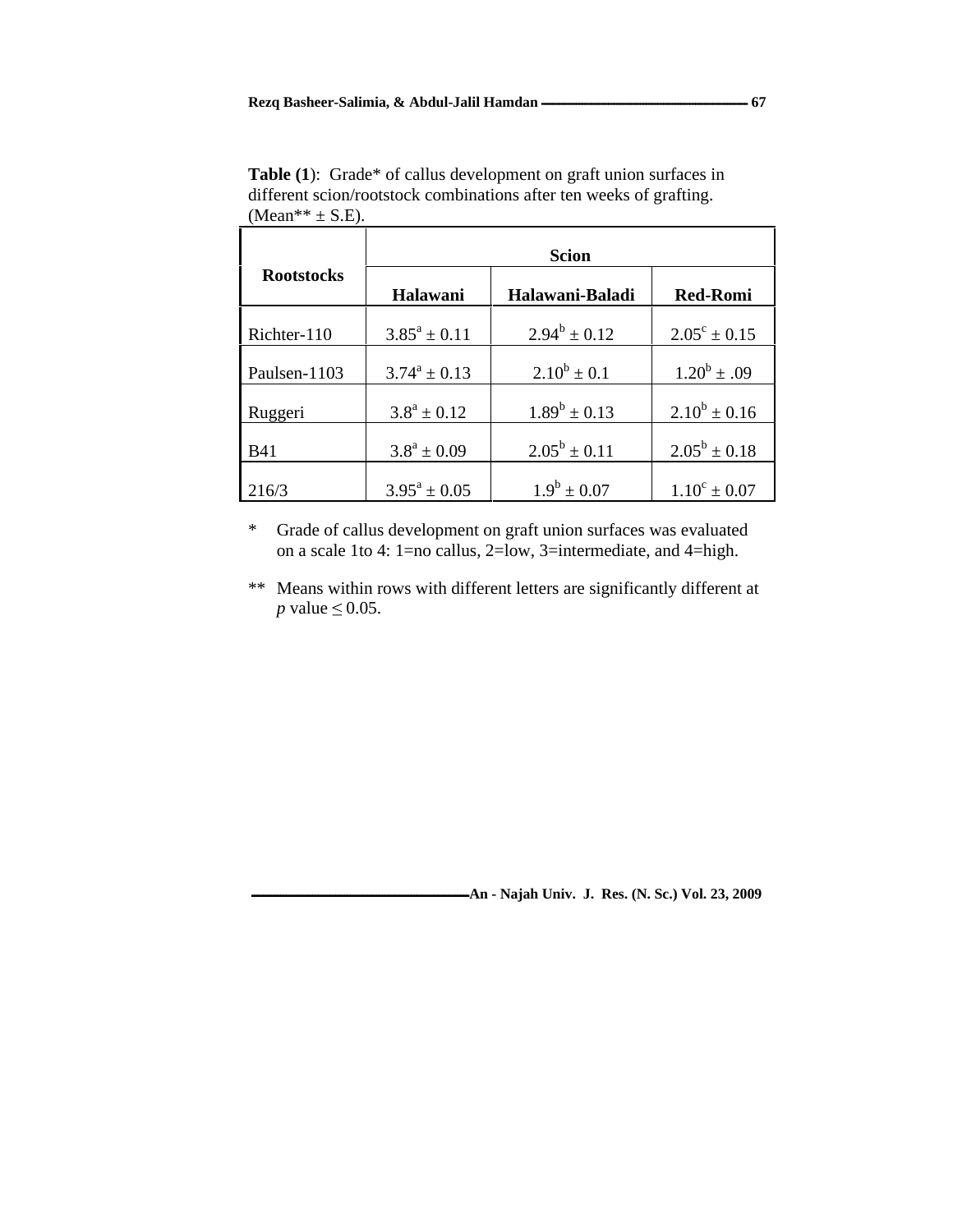| <b>Rootstocks</b>                                          |                         | Scion                  |                         |  |
|------------------------------------------------------------|-------------------------|------------------------|-------------------------|--|
|                                                            | Halawani                | Halawani-Baladi        | <b>Red-Romi</b>         |  |
| Richter-110                                                | $3.85^a \pm 0.11$       | $2.94^b \pm 0.12$      | $2.05^{\circ} \pm 0.15$ |  |
| Paulsen-1103                                               | $3.74^a \pm 0.13$       | $2.10^b \pm 0.1$       | $1.20^{\circ} \pm .09$  |  |
| Ruggeri                                                    | $3.8^a \pm 0.12$        | $1.89^b \pm 0.13$      | $2.10^{\circ} \pm 0.16$ |  |
| <b>B</b> 41                                                | $3.8^a \pm 0.09$        | $2.05^b \pm 0.11$      | $2.05^b \pm 0.18$       |  |
| 216/3                                                      | $3.95^{\rm a} \pm 0.05$ | $1.9^b \pm 0.07$       | $1.10^c \pm 0.07$       |  |
| Control (own-roots) $\left  2.80^{\circ} \pm 0.09 \right $ |                         | $1.9^{\circ} \pm 0.07$ | $3.80^a \pm 0.07$       |  |

**Table (2):** Grade\* of root development of grafted and own-rooted plants after ten weeks of grafting. (Mean<sup>\*\*</sup>  $\pm$  S.E)

\* Grade of root development on graft union surfaces was evaluated on a scale 1to 4: 1 =no roots, 2=low, 3=intermediate, and 4=high.

\*\* Means within rows with different letters are significantly different at  $p$  value  $\leq 0.05$ .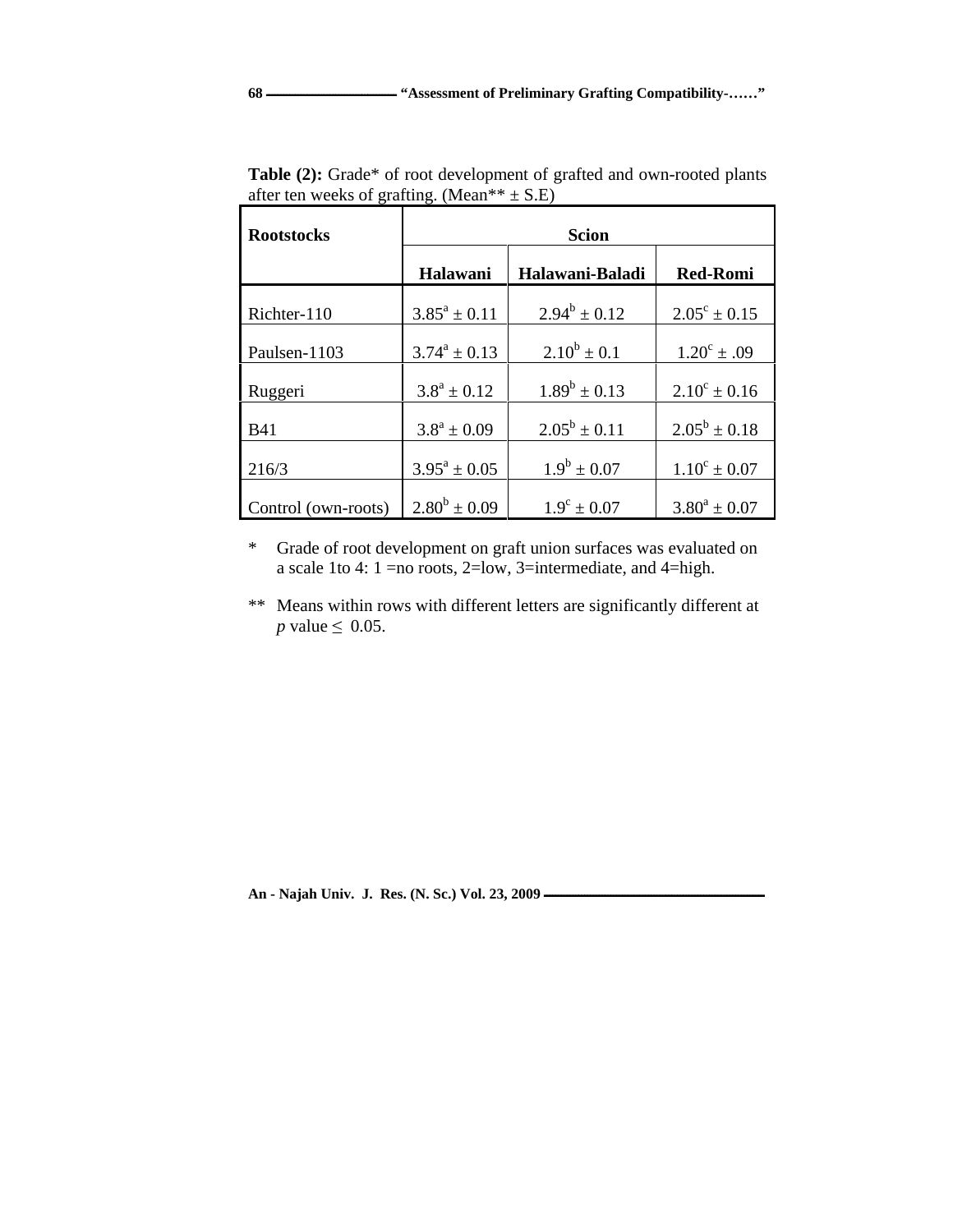|                     |                            | Scion                      |                            |  |
|---------------------|----------------------------|----------------------------|----------------------------|--|
| <b>Rootstocks</b>   |                            | Halawani   Halawani-Baladi | <b>Red-Romi</b>            |  |
| Richter-110         | $100^{\text{ a}}$ ±0.0     | $79^{\text{a}}$ ±9.6       | $25^{\rm b}$ ±9.9          |  |
| Paulsen-1103        | $95^{\text{a}}$ ±5.3       | $60^{\mathrm{b}}$ ±11.2    | $20^{\circ}$ ±9.2          |  |
| Ruggeri             | $85^{\text{ a}}$ $\pm 8.2$ | $79^{\text{a}}$ ±4.6       | $10^{\rm b}$ ±6.7          |  |
| <b>B</b> 41         | $80^{\text{ a}}$ ±9.2      | $60^{\text{a}}$ ±11.2      | $45^{\text{a}}$ ±11.4      |  |
| 216/3               | $85^{\text{ a}}$ $\pm 8.2$ | $80^{\text{a}}$ ±9.2       | 5.3 <sup>b</sup> $\pm$ 5.3 |  |
| Control (own-roots) | $50^{ab}$ ±11.5            | $30^{\mathrm{b}}$ ±10.5    | $80^{\text{ a}}$ ±9.2      |  |

**Table (3):** Percentage of successful grafted and own-rooted plants after five months in nursery. (Mean\*  $\pm$  S.E).

\* Means within rows with different letters are significantly different at  $p$  value  $\leq 0.05$ .  $p$  value  $\leq 0.05$ .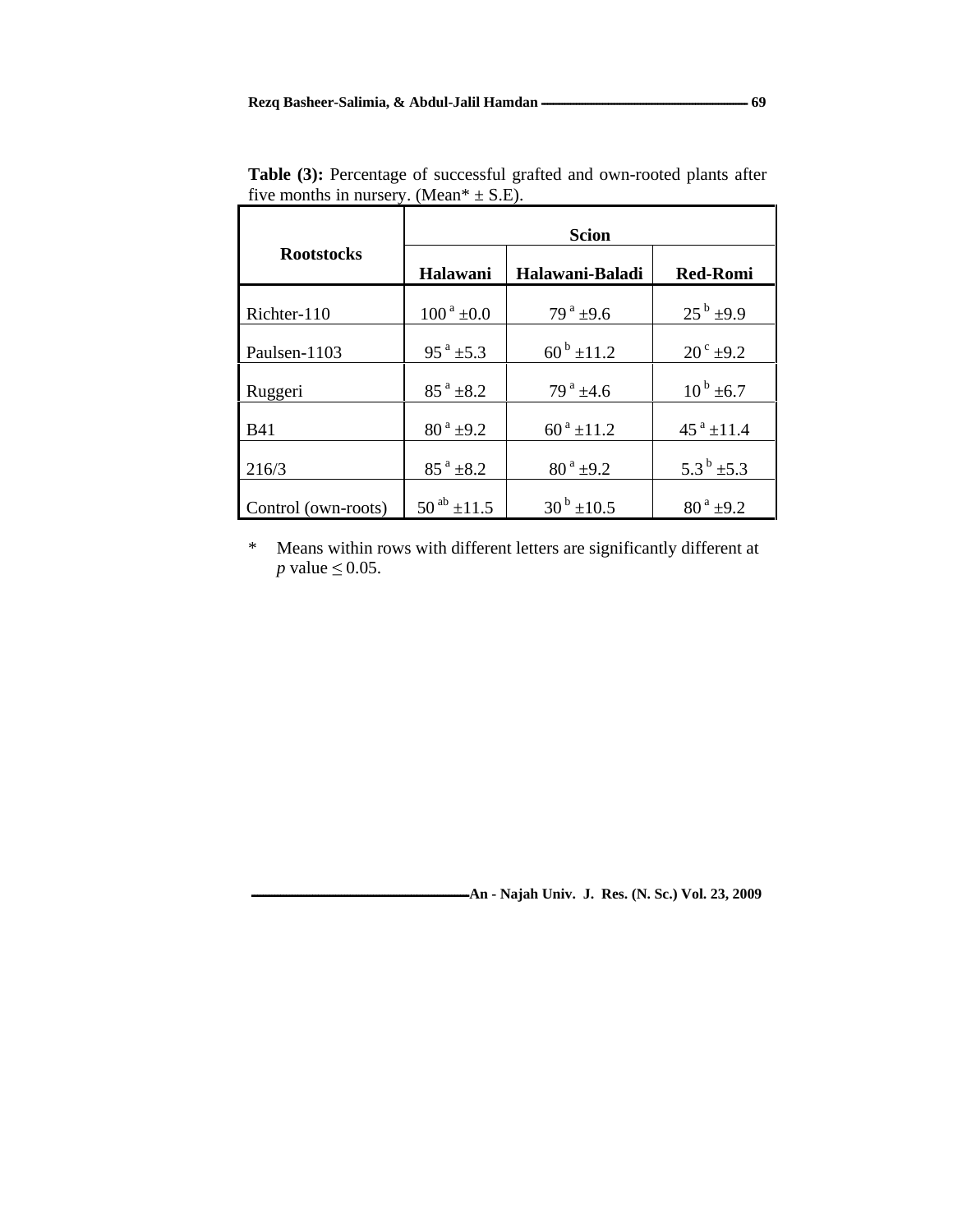|                                                    | <b>Scions (Local Cultivars)</b> |                       |                        |
|----------------------------------------------------|---------------------------------|-----------------------|------------------------|
| <b>Rootstocks</b>                                  | Halawani                        | Halawani-Baladi       | <b>Red-Romi</b>        |
| Richter-110                                        | 33.60 <sup>b</sup> $\pm$ 0.17   | $33.42^b \pm 0.20$    | $47.20^a \pm 0.28$     |
| Paulsen-1103                                       | 33.52 <sup>b</sup> ±0.19        | $47.60^{\circ}$ ±0.18 | $47.65^a \pm 0.19$     |
| Ruggeri                                            | 34.75 $^{\circ}$ ±0.30          | $38.47^b \pm 0.19$    | $45.50^{\circ}$ ±0.22  |
| <b>B</b> 41                                        | 33.60 <sup>b</sup> ±0.25        | $33.65^b \pm 0.20$    | $47.60^{\circ}$ ±0.29  |
| 216/3                                              | 33.50 <sup>b</sup> $\pm$ 0.26   | $33.55^b \pm 0.26$    | $48.00^a \pm 0.34 \pm$ |
| Control (own-roots) $\Big  62.55^b \pm 0.18 \Big $ |                                 | $66.55^{\circ}+0.22$  | $66.20^a \pm 0.12$     |

**Table (4):** Number of days required for bud-burst of grafted and ownrooted plants. (Mean<sup>\*</sup>  $\pm$  S.E).

\* Means within rows with different letters are significantly different at  $p$  value  $\leq 0.05$ .